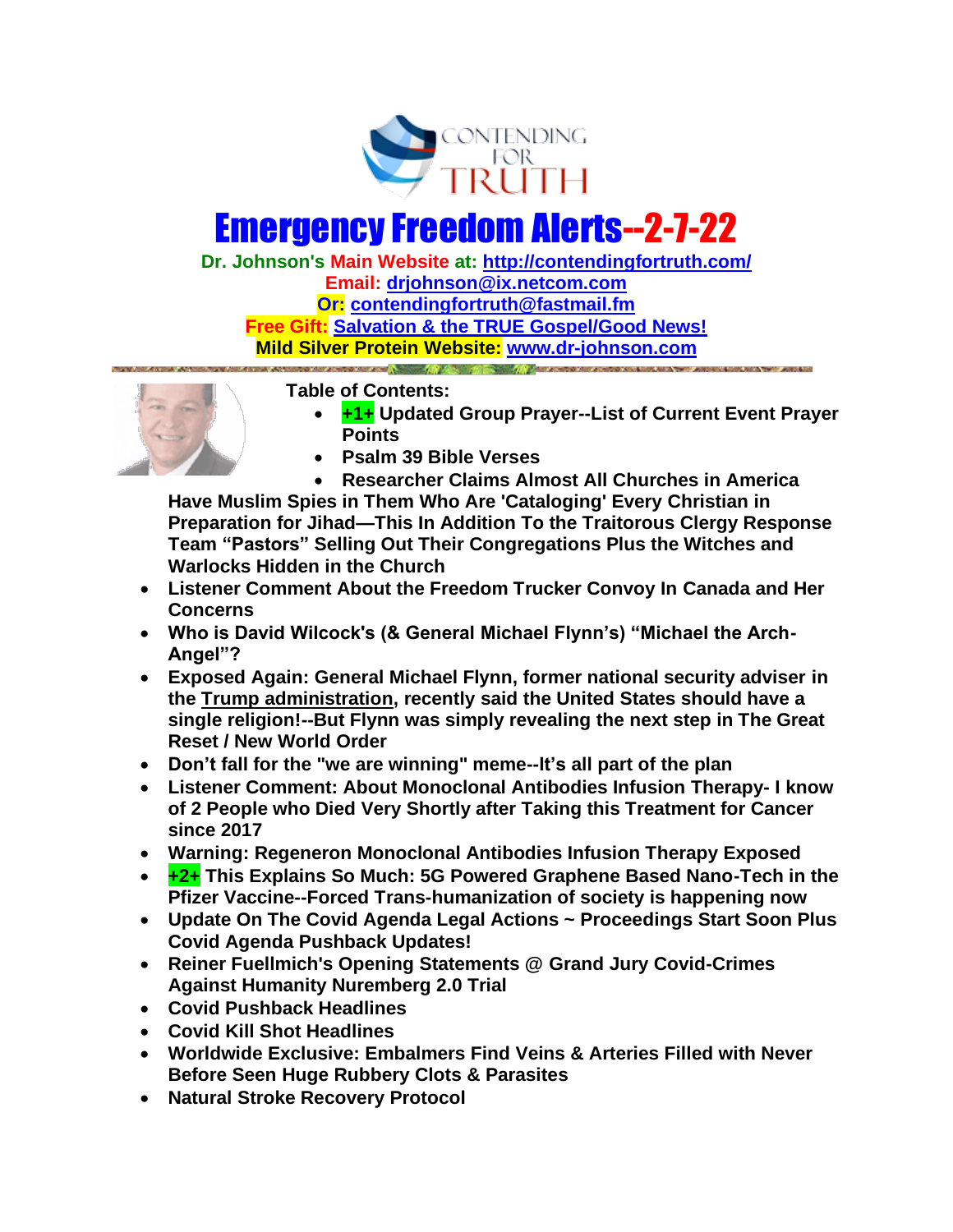- **Vax Victims Overflow Morgues: Bodies Fill Morgues, Overflow Into Refrigerated Trailers**
- **Man in car wreck put on ventilator-wakes up & pulls it out before they killed him--You Cannot Trust These Hospitals - They Are killing People**
- **Listener/Nurse Comment: Have you seen this presentation from a frontline nurse to a Senate hearing? I have been working with covid patients on high flow oxygen demands since the pandemic began in March 2020 and I can tell you that every word she speaks is truth**
- **Recommend Protocol For Covid-19 & the Shedding From The Covid Vaxxed**



**++ In 1981 William Casey (CIA Director) Told the Newly Elected President Ronald Reagan:**



"We'll know our disinformation program is complete when everything the American public believes is false"

**William Casey** CIA Director (1981)



**Ephesians 5:11, 13-16: "And have no fellowship with the unfruitful works of darkness, but rather reprove them. But all things that are reproved are made manifest by the light: for whatsoever doth make manifest is light. Wherefore he saith, Awake thou that sleepest, and arise from the dead, and Christ shall give thee light. See then that ye walk circumspectly, not as fools, but as wise, Redeeming the time, because the days are evil."** 

## **The 1828 Noah Webster Dictionary**

**defines:** "**Reprove": To blame, to convince of a fault, or to make it manifest, to excite a sense of guilt."Circumspectly": Cautiously; with watchfulness every way; with attention to guard against surprise or danger.**

**Matthew 24:24: "...if it were possible, they shall deceive the very elect." II Corinthians 2:11: "Lest Satan should get an advantage of us: for we are not ignorant of his devices."** 

**II Chronicles 7:14: "If my people, which are called by my name, shall humble themselves, and pray, and seek my face, and turn from their wicked ways; then**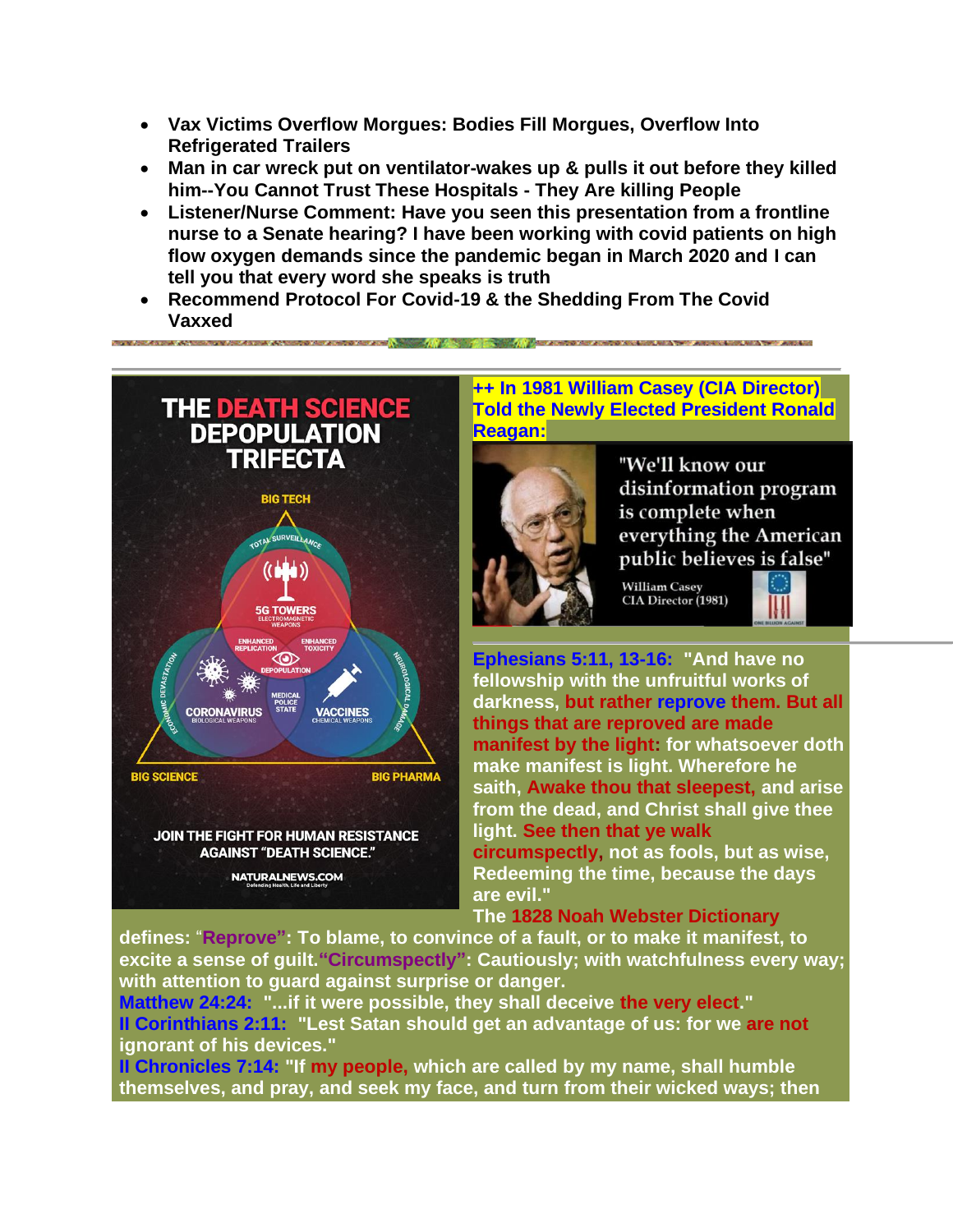**will I hear from heaven, and will forgive their sin, and will heal their land." Luke 21:36 Watch ye therefore, and pray always, that ye may be accounted worthy to escape all these things that shall come to pass, and to stand before the Son of man.**

**Matthew 24:13 But he that shall endure unto the end, the same shall be saved. Psalm 101:3: I will set no wicked thing before mine eyes: I hate the work of them that turn aside; it shall not cleave to me.**

**Psalm 11:5: The LORD trieth the righteous: but the wicked and him that loveth violence his soul hateth.**

**1 Cor 15:33: Be not deceived: evil communications corrupt good manners. Lexicon Strong's G3657--Outline of Biblical Usage of the Word: "Communications": companionship, communion**

*"It does not take a majority to prevail... but rather an irate, tireless minority, keen on setting brushfires of freedom in the minds of men."* **Samuel Adams** 

*"The average age of the world's great civilizations has been two hundred years. These nations have progressed through the following sequence: from bondage to spiritual faith, from spiritual faith to great courage, from courage to liberty, from liberty to abundance, from abundance to selfishness, from selfishness to complacency from complacency to apathy, from apathy to dependency, from dependency back to bondage."* **[Alexander Fraser Tytler](https://www.azquotes.com/author/20531-Alexander_Fraser_Tytler)**

**+1+ Updated Group Prayer--List of Current Event Prayer Points** 

**++ Father God in heaven, in the name of the Lord Jesus Christ we pray for you to expose & destroy "The Great Reset" agenda worldwide designed to bring in the New World Order**

**++ & to expose & destroy the Covid-19 agenda worldwide, with all of its big brother agendas like the DNA defiling, graphene oxide filled, parasite ridden, nano tech laden vaccinations from Pfizer, Moderna, Janssen/Johnson and Johnson, AstraZeneca and others; & for the stoppage and eradication of all contract tracing programs, forced mask wearing, social distancing mandates, lockdown & quarantine mandates and the implementation of the COVID-19 digital passports; & for God's judgment & destruction to be on the vaccine & medical cartels perpetuating this evil, to be exposed and destroyed!!!!**

**++ & to thwart any deep state false flag attacks in order to blame "anti-vaxxers", Christians and gun owners**

**++ Regarding the Body of Christ we pray for strength, endurance, courage, guidance, favor, divine providence and foreknowledge and the power to overcome all this wickedness that is increasing by the day.**

**++ We pray for the destruction of CERN and all the other 30,000+ particle colliders worldwide & the destruction of all D-Wave Quantum Computers, and for the eradication of every wicked portal or doorway these devices (and all witchcraft taking place in this universe) have opened & all dark matter they have created would be destroyed and for the reversal of every Mandela effect they have produced.**

**++ We pray for the destruction of the wicked plans of all evil political administrations worldwide & for the fear of God to be upon both the democrats**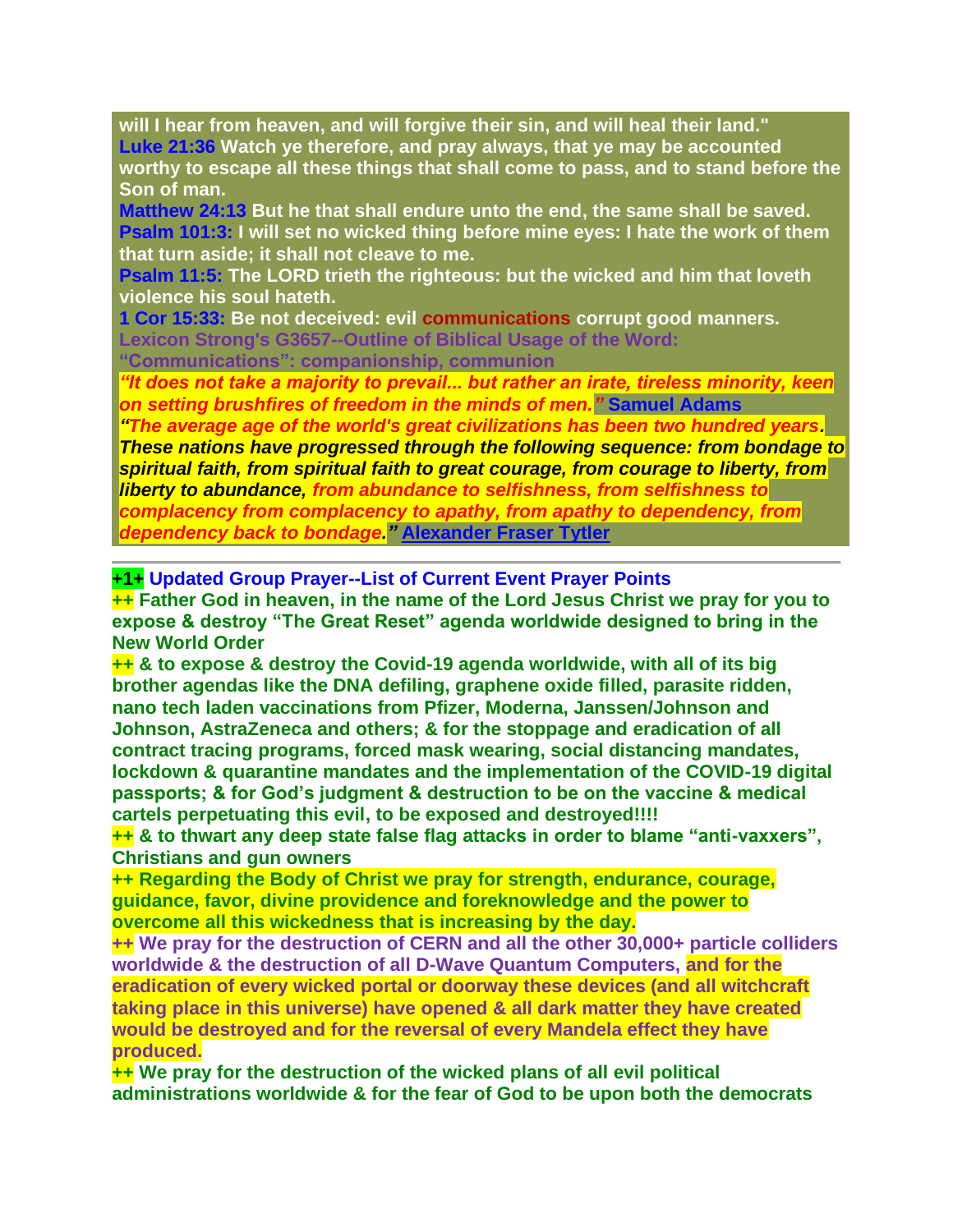**and republicans, and if they will NOT repent of their wickedness that God would hedge up their ways with thorns and have them total confusion, and that they would turn on each other and devour one another; and against every level of government that has by hijacked by wickedness**

**++ & for the destruction of the Chinese/CCP plans for taking over America, Mexico & Canada** 

**++ & for the eradication of groups like Black Lives Matter and Antifa**

**++ For the diverting of any incoming asteroids or meteors that might hit the earth** 

**++ For Gods intervention regarding 2nd Amendment and disarmament/gun confiscation situation developing in the US and elsewhere** 

**++ For Gods intervention regarding the coming food and water shortages & the honey bee die-off worldwide**

**++ For the stoppage of all UN troops already in America & elsewhere**

**++ For Gods intervention regarding all the weather warfare to destroy crop yields & create famine**

**++ For Gods intervention regarding the wildfires caused by Directed Energy Weapon attacks and all the wicked plans surrounding this to be destroyed ++ For the Defense, Protection and Victory of all Christians worldwide (especially the persecuted) & also all the Targeted Individuals (TI's) Worldwide**

**++ For the eradication of all Pandemic Plagues Worldwide**

**++ For the destruction of the exploding GMO Weaponized Tick & Mosquito Populations Everywhere**

**++ For the stoppage of the Illegal Alien/Terrorist/Embedded Solider Caravans Coming up through the US southern & northern borders--For Stoppage and Exposure of the Latin American, Chinese, Russian and Muslim 5th Column Sleeper Cell Solders imbedded in America & elsewhere**

**++ For the destruction of the 4G, 5G & 6G radiation sources & the thousands of Satellites Being Launched Sending Intense Microwave Radiation over Entire Earth. Specifically for God's Judgment on the companies of: SpaceX, OneWeb, TTelesat, AST & Science & Omnispace (and for physical protection of our families and animals from these EMFs)**

**++ For All Christians to wake up and spread the gospel and push back against all their freedoms being taken away** 

**++ For the destruction of the 501c3 FEMA Clergy Responses Teams Being activated in America to betray and destroy the Christians and that they would be exposed**

**++ We pray against the slaughter of Christians worldwide** 

**++ & for the eradication and exposure of all Pedovore, Pedo-Predator & all Child Sex trafficking networks worldwide like Prostasia & NAMBLA**

**++ We pray for the destruction of all Adrenochrome harvesting complexes worldwide & for the rescue of all the children imprisoned in these satanic torture centers**

**++ & for the destruction of the LGBTQ movement and against the normalization of all child molestation and sexualization of teens, children & babies--For the protection of all infants, children, teenager and adults caught in all evil networks--**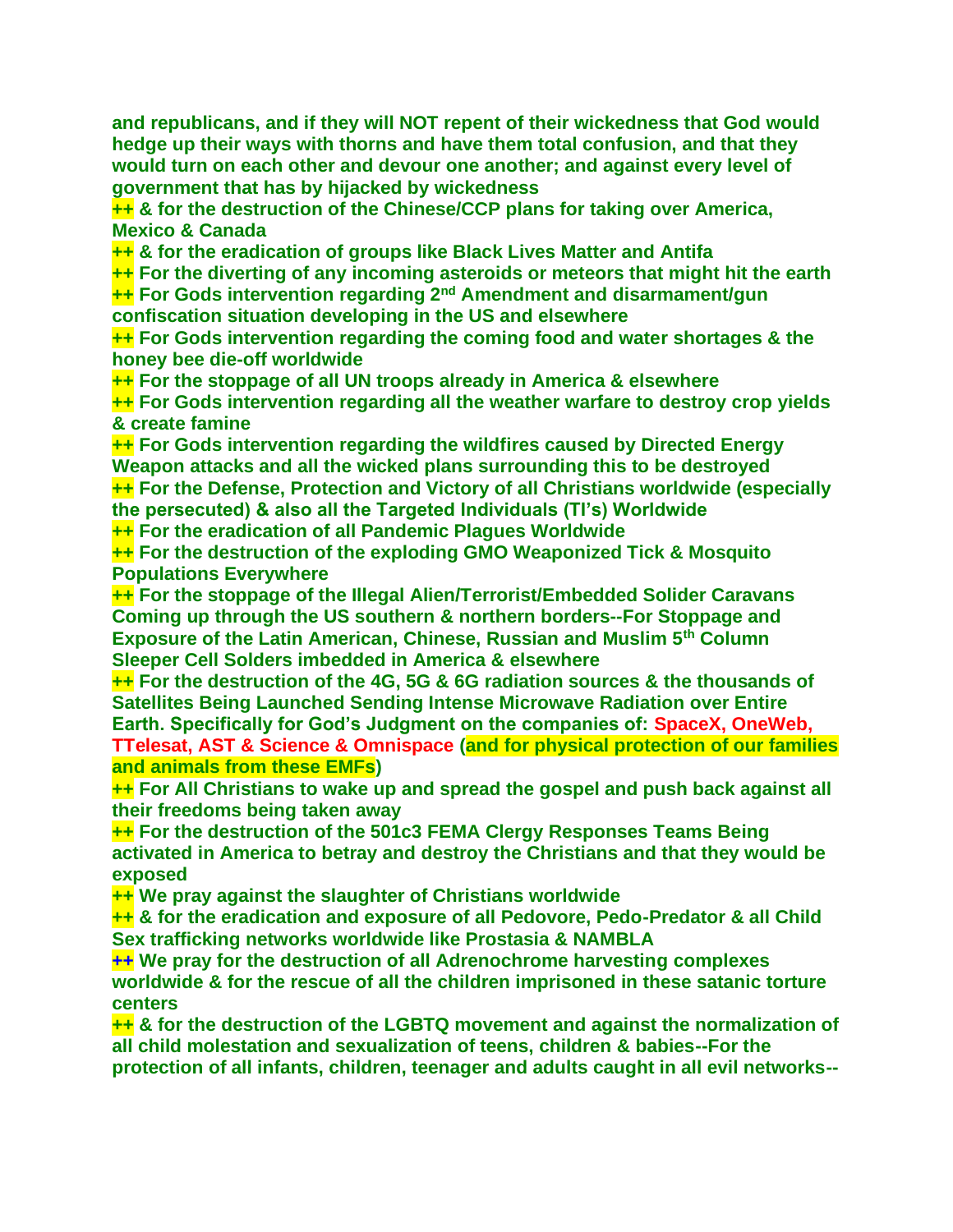**For the eradication of all adult and child pornography, bestiality pornography and snuff film sources and businesses** 

**++ For the Supreme Court to overturn Roe v. Wade**

**++ For the eradication of all abortion clinics & Planned Parenthood centers worldwide & the stripping of all the powers of witchcraft from their owners and employees** 

**++ For the eradication of all the witchcraft being done worldwide trying to bring in more evil, death and destruction**

**++ Against the 'Internet Kill Switch' implementation**

**++ For the destruction of the plans & wickedness of high level politicians everywhere**

**++ For the destruction of the mandatory vaccination mandates being implemented and that the truth would come out about them** 

**++ For the destruction of the wicked factions of modern medicine, the pharmaceutical & vaccine industries**

**++ For the masses to get saved and have eyes to see, ears to hear and hearts to receive the truth**

**++ We pray against The Full Implementation of Real ID in 2023**

**++ & for the stoppage of the South African genocide of whites & genocide of blacks in Africa**

**++ For God to neutralize & stop the Fukishima Nuclear Radiation Contamination & Nuclear Radiation Reactors Breaking Down Worldwide**

**++ For the canceling of any Big Brother Draconian Changes Taking Place Worldwide** 

**++ Against Further Vote Rigging in the Elections everywhere**

**++ For Stoppage and Exposure of the Muslim Invasion of Europe, America and Canada--For the eradication worldwide of all planned deep state & Muslim false flag events everywhere**

**++ For the eradication worldwide of all Chemtrail programs, Nexrad Doppler Ultrasound weather manipulation & NASA's Blastwave Accelerators** 

**++ For the destruction all the wickedness being perpetuated by Hollywood, Netflix, Amazon, Google, Facebook, Twitter, Instagram, YouTube and all the tech giants and the dominant streaming content producers**

**++ For the destruction of any non-human entities that walk among, defile, exploit, murder or infiltrate humanity**

**++ For the pop culture rock and rap music industry to be eradicated**

**++ For the eradication of the Vatican, Pope and Catholicism and that the Catholics would be saved**

**++ For the destruction of the global banking cartels and the 13 families of the Illuminati**

**++ For all the Satanic Ritual Abuse and MK Ultra mind control victims, that they be delivered, saved and protected from the Satanic Agenda that has been implemented against them.**

**++ & for the wicked factions of the public universities and public school systems to be turned to righteousness.**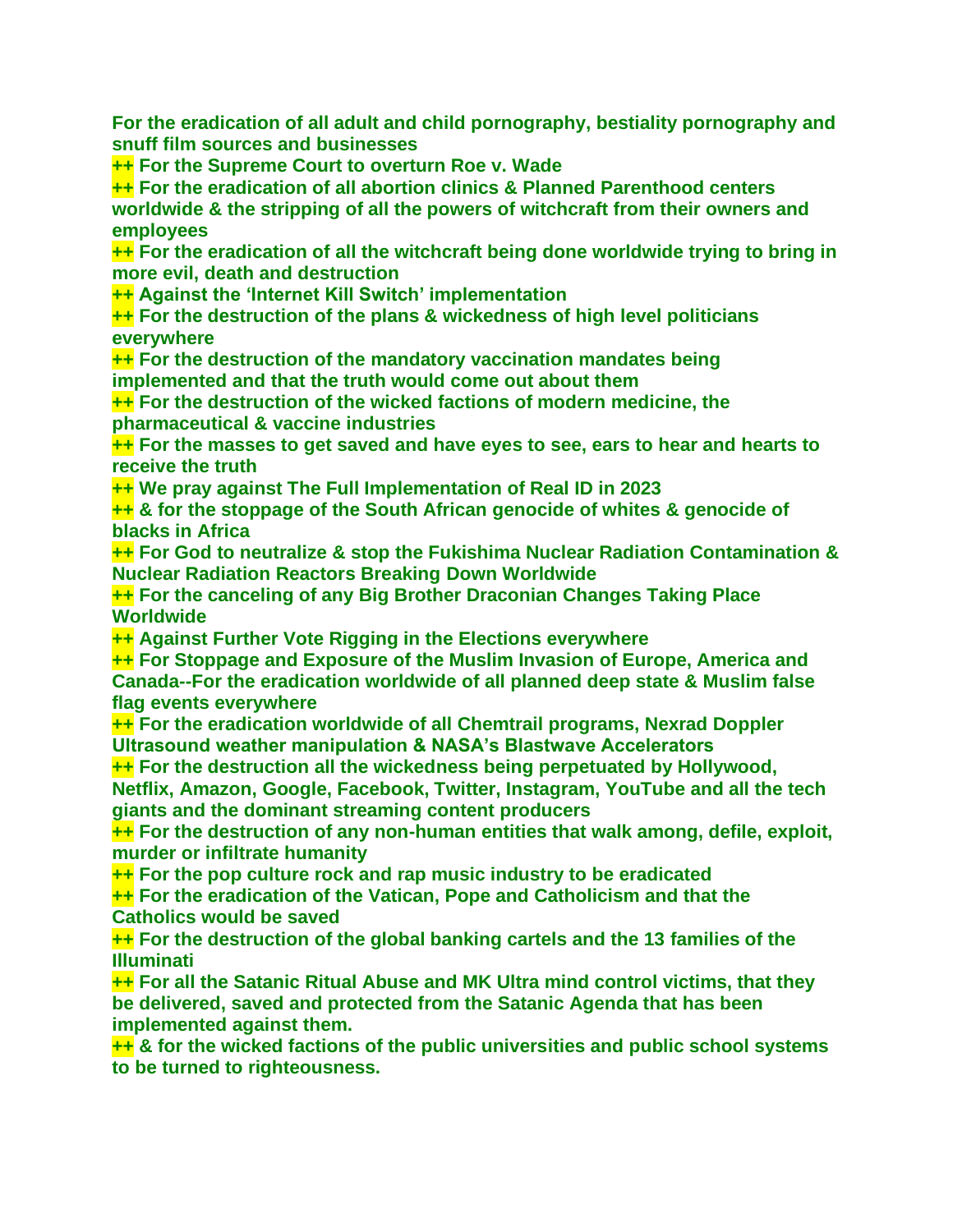**++ Add to your personal prayers: For the Lord to deactivate, neutralize, destroy and purge any and all Covid-19 vaccine spike proteins, nanobots, nanoparticles, nanotech, Graphene Oxide, microchips, implants, Luciferase, Hydrogel, wicked bacteria, viruses, candida, prions and parasites in or on our bodies and to deactivate, neutralize, destroy and purge any other wicked things the globalist elite may have gotten into our bodies.**

**++ & we loose legions of angels regarding all these prayers points to accomplish Your will, and we bind up every devil, demon, evil entity or fallen angel that would try to hinder these petitions (or the good angels) and we cast them into the abyss, until which time they then be cast into the Lake of Fire, and command that no other evil entities can come to take their place!!!! In Jesus Name we pray, Amen.**

#### **Psalm 39 Bible Verses**

**[Psa 39:1](https://www.blueletterbible.org/kjv/psa/39/1/s_517001) [[A Psalm of David.]] I said, I will take heed to my ways, that I sin not with my tongue: I will keep my mouth with a bridle, while the wicked is before me. [Psa 39:2](https://www.blueletterbible.org/kjv/psa/39/2/s_517002) I was dumb (Comment: Meaning to be bound with silence) with silence, I held my peace…**

**[Psa 39:4](https://www.blueletterbible.org/kjv/psa/39/4/s_517004) LORD, make me to know mine end, and the measure of my days, what it**  *is; that* **I may know how frail I** *am***.**

**[Psa 39:5](https://www.blueletterbible.org/kjv/psa/39/5/s_517005) Behold, thou hast made my days** *as* **an handbreadth; and mine age** *is* **as nothing before thee: verily every man at his best state** *is* **altogether vanity. (Comment: Meaning a vapour, breath or in vain) Selah.**

**[Psa 39:6](https://www.blueletterbible.org/kjv/psa/39/6/s_517006) Surely every man walketh in a vain shew: surely they are disquieted in vain: he heapeth up** *riches***, and knoweth not who shall gather them.**

**[Psa 39:7](https://www.blueletterbible.org/kjv/psa/39/7/s_517007) And now, Lord, what wait I for? my hope** *is* **in thee…**

**[Psa 39:11](https://www.blueletterbible.org/kjv/psa/39/11/s_517011) When thou with rebukes dost correct man for iniquity, thou makest his beauty to consume away like a moth: surely every man** *is* **vanity. Selah.**

**Researcher Claims Almost All Churches in America Have Muslim Spies in Them Who Are 'Cataloging' Every Christian in Preparation for Jihad—This In Addition To the Traitorous Clergy Response Team "Pastors" Selling Out Their Congregations Plus the Witches and Warlocks Hidden in the Church**

**Tuesday, June 16, 2015--Author Avi Lipkin claimed Monday that "all" churches in America have been infiltrated by Muslim spies who frequently pretend to have found Christ but are really looking to provide intelligence to radical Muslims who will try to kill all Jews and Christians when jihad is ordered upon the U.S.**

**Lipkin, who has authored a number of books critical of radical Islam, frequently speaks at Christian churches around the U.S. to emphasize the importance of unity in standing against the advance of radical Islam.** 

**When Muslims are called to jihad, Lipkin believes that they will already have personal information on Jews and Christians because they will have used deception to build personal relationships with those they seek to exterminate. [https://www.christianpost.com/news/all-churches-in-america-have-muslim-spies](https://www.christianpost.com/news/all-churches-in-america-have-muslim-spies-in-them-who-are-cataloging-every-jew-and-christian-in-preparation-for-jihad-warns-author-avi-lipkin.html)[in-them-who-are-cataloging-every-jew-and-christian-in-preparation-for-jihad](https://www.christianpost.com/news/all-churches-in-america-have-muslim-spies-in-them-who-are-cataloging-every-jew-and-christian-in-preparation-for-jihad-warns-author-avi-lipkin.html)[warns-author-avi-lipkin.html](https://www.christianpost.com/news/all-churches-in-america-have-muslim-spies-in-them-who-are-cataloging-every-jew-and-christian-in-preparation-for-jihad-warns-author-avi-lipkin.html)**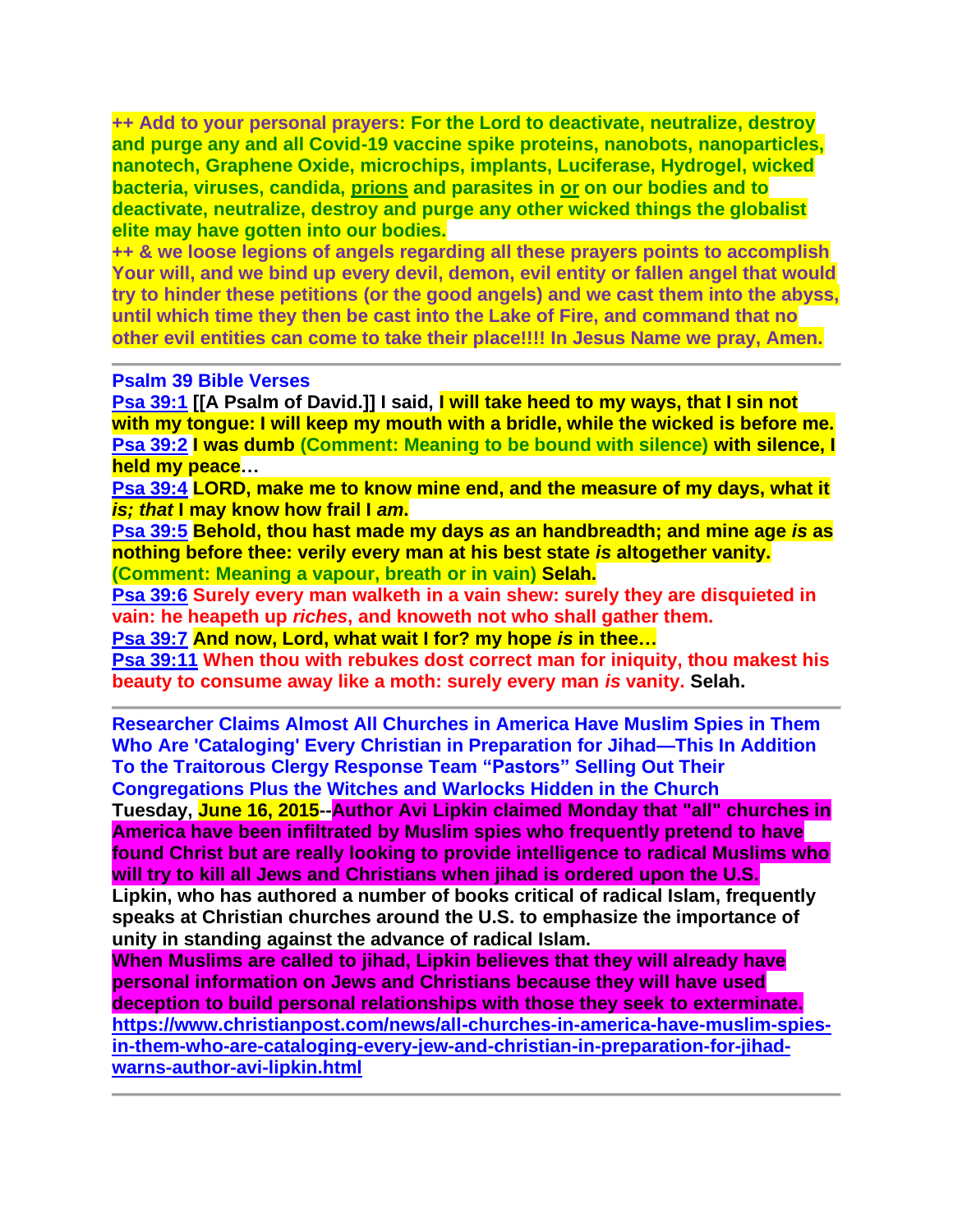From: Contact Us Form Submission

Sent: Tuesday, January 25, 2022 6:01 AM

NAME Kelli

EMAIL freedomprayers@

**Listener Comment About the Freedom Trucker Convoy In Canada and Her Concerns**

**SUBJECT Hi Dr. Scott.... I live in Canada and I am watching this convoy take place. Hubby and I even joined in the assembly with 1000's of people supporting the truckers from the side of the road as they came through our small town. I will say, from my flesh THIS IS AWESOME! It's MASSIVE! To see Canada push back peacefully and watch the people come together to do so has moved many to tears, including myself. The convoy is said to be over 150km long now and history is certainly in the making. The US is also joining in solidarity with us. There are rumors that Trudeau has called in the military to meet them in Ottawa. Now from a spiritual perspective....The first thing I said (when I caught word of this convoy) was that we are playing into their hands. I have been observing fired (nonvaxxed) healthcare workers get swooped up by new age leaders (possibly witches put in place) to create an alternative healthcare system (google EZRA Wellness). I have witnessed new age leaders form rallies and travel the country 'in support of' FREEDOM and light against darkness (google Chris Sky for one example of an angel of light) I am grieved as I watch scripture and Jesus being mixed with new age. It's very concerning. ....And, like you, I question Pastor Art and his brother's role in this???**

**I just listened to part one of your current broadcast and I believe you are correct! It is of my thought that the NWO system is already being put in place under the guise of 'rising up'....'being the light'....'freedom'... 'solidarity'. The people are building it for them and (most) are clueless that they are STILL working for the enemy. And, like you I have also noticed how the covid narrative seems to be falling apart simultaneously across the world. Something BIG is coming. A 'switch' of sorts by the enemy. I am unclear what will happen here in Canada when the convoy reaches Ottawa, but empty shelves could very well be (one) part of the plan to heighten anger/fear/revolt. And.... They've been working so hard to bring the truth about the dangers of the poison dart out to the masses and we are now almost there as I am beginning to hear about it on MSM.**

**Again I state: Something big is coming on the world stage!....which brings me to the reason I found you a couple weeks ago when searching out NAR** 

**(MSOG/Joel's Army) I found your broadcasts on this topic from 2008. Perhaps you have and I just can't locate them,... but may I suggest an up to date broadcast on these false Christs loaded up with demons ready to do signs and wonders who are soon to be loosed amongst the masses in droves (IMO).**

**++ Comment: See this related teaching:**

**Emergency Freedom Alerts: 2-15-21-Part 3**

**By [Dr. Scott Johnson](https://www.contendingfortruth.com/author/dr-scott-johnson/) | February 15, 2021 Table of Contents:**

• **High Numbers of Jews are Praying in Unity for their Messiah (The Antichrist) to Appear & NAR (The New Apostolic Reformation) is also**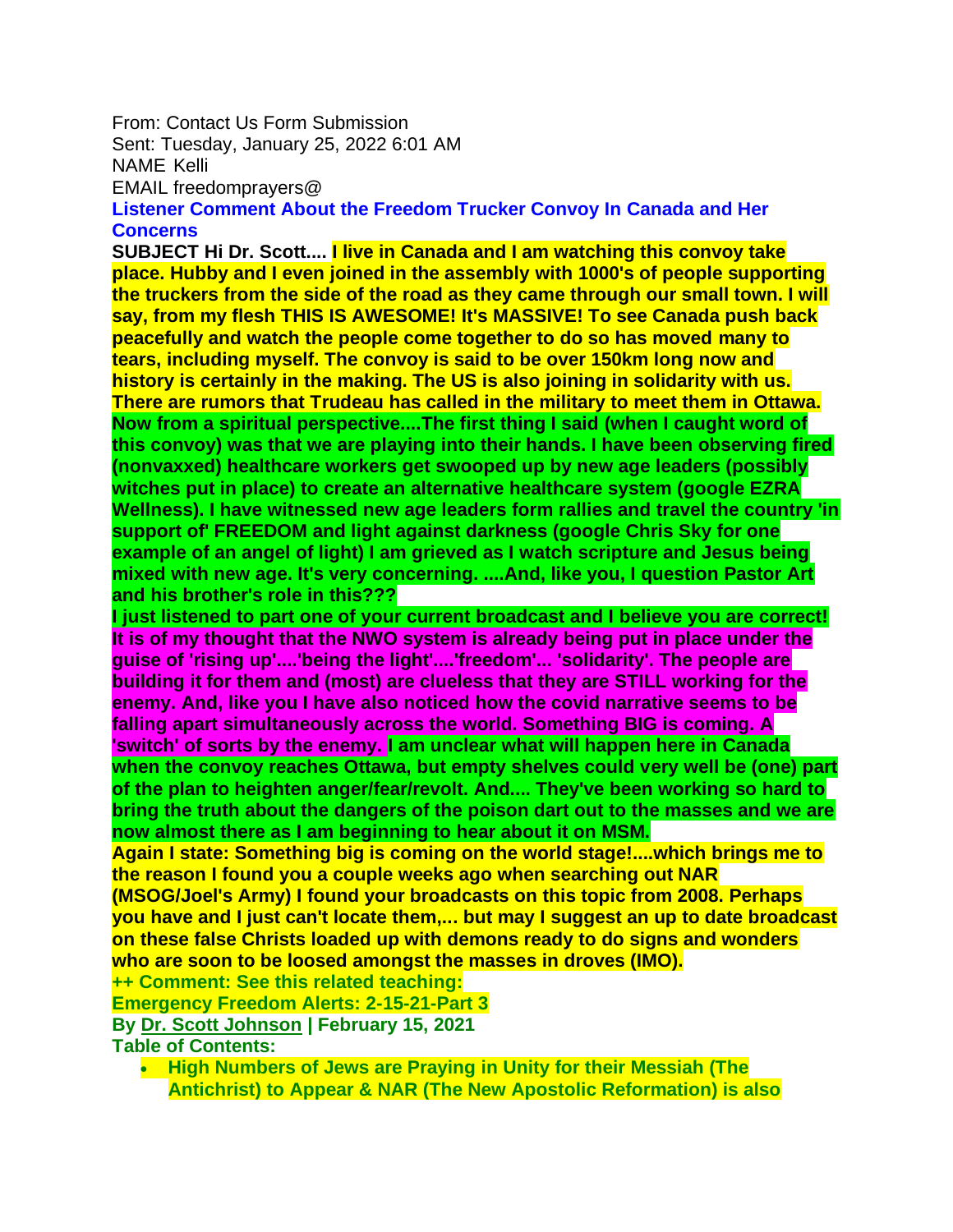**praying in UNITY for the next six weeks via the "One Voice Prayer Movement"**

• **Exposed: NAR / New Apostolic Reformation – C. Peter Wagner – Dominionism – Moving Towards the Coming One World Religion Under The Antichrist**

**To play go to: [https://www.contendingfortruth.com/emergency-freedom-alerts-2-](https://www.contendingfortruth.com/emergency-freedom-alerts-2-15-21-part-3/) [15-21-part-3/](https://www.contendingfortruth.com/emergency-freedom-alerts-2-15-21-part-3/)**

## **Another email read:**

As this convoy (rebellion) grows worldwide I battle my flesh while trying not to get caught up in the emotions of the events taking place. **The (false) hope of having freedom restored is very seducing. I'm seeing the Q Anon/dominionism spirit all over this thing. It's very concerning. \*\*Is 'the great falling away' here?**

*2 Thes 2:3 Let no man deceive you by any means: for that day shall not come, except there come a falling away first, and that man of sin be revealed, the son of perdition;*

*Mat. 24:24 For there shall arise false Christs, and false prophets, and shall shew great signs and wonders; insomuch that, if it were possible, they shall deceive the very elect.*

*To battle this I am studying end time scriptures and seeking out wise teachers who speak on this topic.*

**Comment: Regarding the Whole "Q Anon" Movement see my teachings: [Emergency Freedom Alerts: 10-5-20-Part 1](https://www.contendingfortruth.com/emergency-freedom-alerts-10-5-20-part-1/)**

**[End Time Current Events-5-20-19-Part 2](https://www.contendingfortruth.com/end-time-current-events-5-20-19-part-2/)**

**[Emergency Freedom Alerts: 2-15-21-Part 3](https://www.contendingfortruth.com/emergency-freedom-alerts-2-15-21-part-3/)**

**[Emergency Freedom Alerts: 8-24-20-Part 1](https://www.contendingfortruth.com/emergency-freedom-alerts-8-24-20-part-1/)**

**[Emergency Freedom Alerts: 6-29-20-Part 3](https://www.contendingfortruth.com/emergency-freedom-alerts-6-29-20-part-3/)**

**[End Time Current Events-8-26-19-Part 1](https://www.contendingfortruth.com/end-time-current-events-8-26-19-part-1/)**

**This evening I went to both BitChute and YouTube and entered in THE GREAT WAKENING CHRISTIAN VIEW (sorting them by 'newest' first). I was SHOCKED at the videos which came up in support of this awakening (including Q). They are plastering the platforms with them and it took much searching to find a video scripturally against it.**

**Anyways, I found this one and thought you may be interested in it, too.** 

**Specifically, because the guy analyzes pastor Art Powlowski and exposes some very concerning relationships he has had with false teachers, etc: [Arthur](https://www.youtube.com/watch?v=eaxJ4BZC5aQ)  [Pawlowski and the "Great Awakening" Deception -](https://www.youtube.com/watch?v=eaxJ4BZC5aQ) YouTube** 

**Comment: Also Regarding Pastor Artur Pawlowski & Dr Sheri Tenpenny – Dr Madej – Dr Buttar – Del Bigtree – Robert David Steele – G. Edward Griffin – Robert Kennedy Jr. & many others are compromised!!**

**[Emergency Freedom Alerts: 6-28-21-Part 1](https://www.contendingfortruth.com/emergency-freedom-alerts-6-28-21-part-1/)**

By [Dr. Scott Johnson](https://www.contendingfortruth.com/author/dr-scott-johnson/) | June 28, 2021

**Table of Contents:**

• **…Canadian Pastor Artur Pawlowski Yoking Up with Daystar Television Network and The Self-Proclaimed "Holy Ghost Bartender" Heretic Rodney Howard Browne** 

**[Emergency Freedom Alerts: 5-11-21-Part 2](https://www.contendingfortruth.com/emergency-freedom-alerts-5-11-21-part-2/)**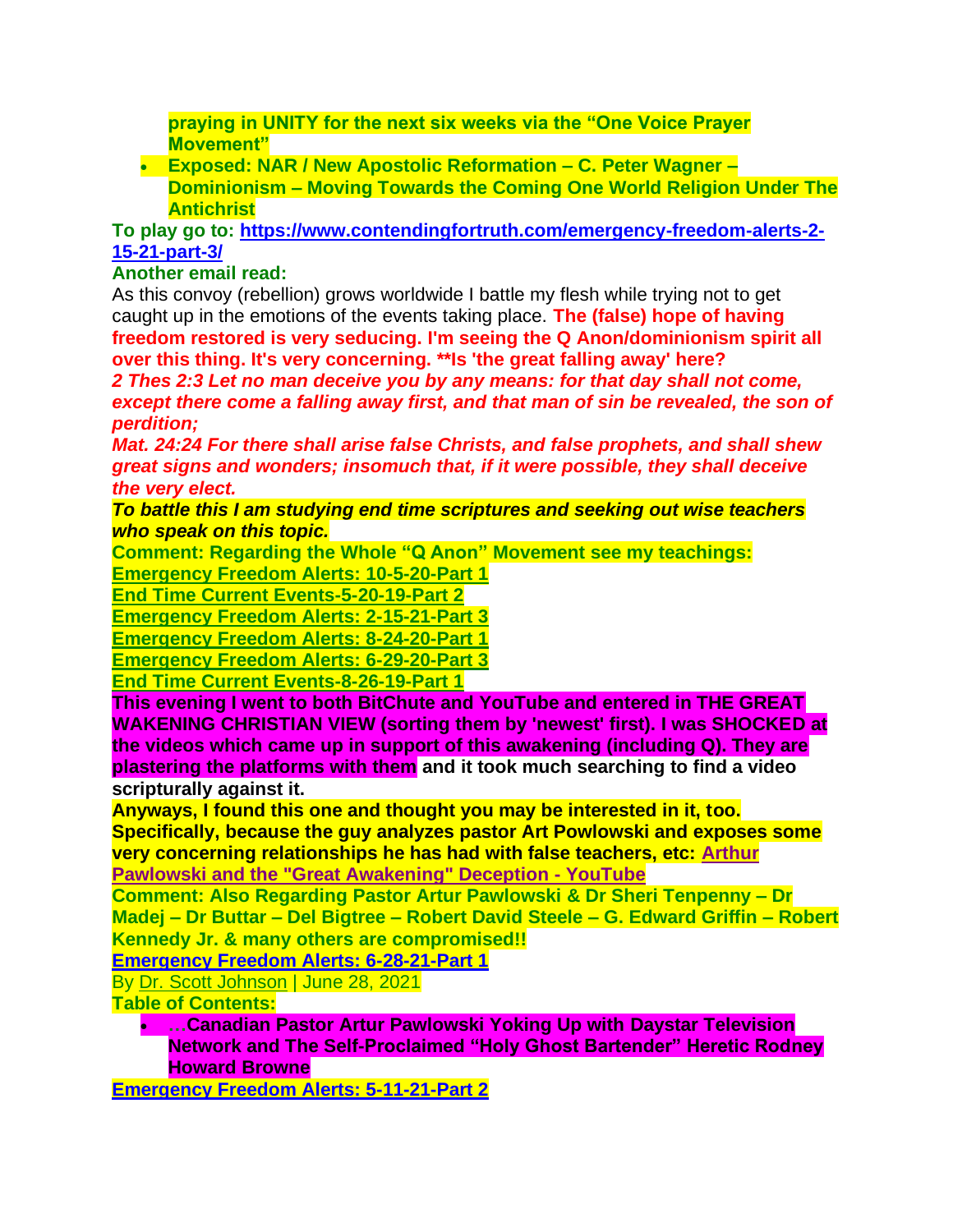## By [Dr. Scott Johnson](https://www.contendingfortruth.com/author/dr-scott-johnson/) | May 11, 2021 **Table of Contents:**

• **…MUST See – Dr Tenpenny – Dr Madej – Dr Buttar – Del Bigtree – Robert David Steele – G. Edward Griffin – Robert Kennedy Jr. & many others are compromised!! All (either knowingly or unknowingly) part of controlled opposition**

**Who is David Wilcock's (& General Michael Flynn's) "Michael the Arch-Angel"? Plus a listener comment about this subject and the blasphemous "Book of Urantia"**

From: mark Sent: Thursday, December 9, 2021 6:59 PM To: Scott Johnson

**Subject: more info on this new age Michael you've recently covered There is a counterfeit new aged bible, a very evil book, that is known as the urantia book. This evil book preaches 'another jesus'; who they claim is of the order of melchizideks,** *and whose real name is Michael***. Unfortunately I know too much about this evil book/cult, because I fell victim to it in my early 20s previous to getting saved in 2008, when The real Jesus Christ of Nazareth, The true and only begotten Son of God, pulled me out and rescued me.**

**Some of the tricks of this cult include trying to pass off Jesus as Michael, a Jesus that didn't die for our sins, attacking the divinity of The Lord Jesus Christ, and denying the reality of judgment against the wicked- especially eternal judgment. Cults with very similar gamuts include Jehovah's witnesses, Mormons, and in some ways, Catholicism. I later discovered that michael is a very powerful name in the occult. I have long believed that the final end time deception will include this Michael. You hardly ever see this info covered. Here is a video I did exposing Wilcock and his Michael- I got the interview from one of your teachings: Urantia cult**

**Play to: <https://youtu.be/AnaO8uRP-F4?t=20>**

**Exposed Again: General Michael Flynn, former national security adviser in the Trump administration, recently said the United States should have a single religion!--But Flynn was simply revealing the next step in The Great Reset / New World Order**

**[Vaccine Jihad](https://vaccinejihad.com/2021-11-29-australian-military-forcibly-injecting-indigenous-covid-vaccines.html) had an interesting take on the possibilities of enforcement in the USA with the thought that "they" are pushing for a One World Religion as a response to all of the opposition to their evil schemes. Note this recent quote from Gen. Michael Flynn: Michael Flynn, former national security adviser in the Trump administration, on Saturday said the United States should have a single religion.** *"If we are going to have one nation under god, which we must, we have to have one religion," he said [while speaking on the "ReAwaken America" tour](https://americanfaith.com/tv/?_ga=2.13811700.2111361818.1636852287-1174415385.1636852287)  [Saturday](https://americanfaith.com/tv/?_ga=2.13811700.2111361818.1636852287-1174415385.1636852287) night. "One nation under god, and one religion under god."*  **[https://thehill.com/homenews/media/581443-michael-flynn-says-of-the-us-we](https://thehill.com/homenews/media/581443-michael-flynn-says-of-the-us-we-have-to-have-one-religion)[have-to-have-one-religion](https://thehill.com/homenews/media/581443-michael-flynn-says-of-the-us-we-have-to-have-one-religion)**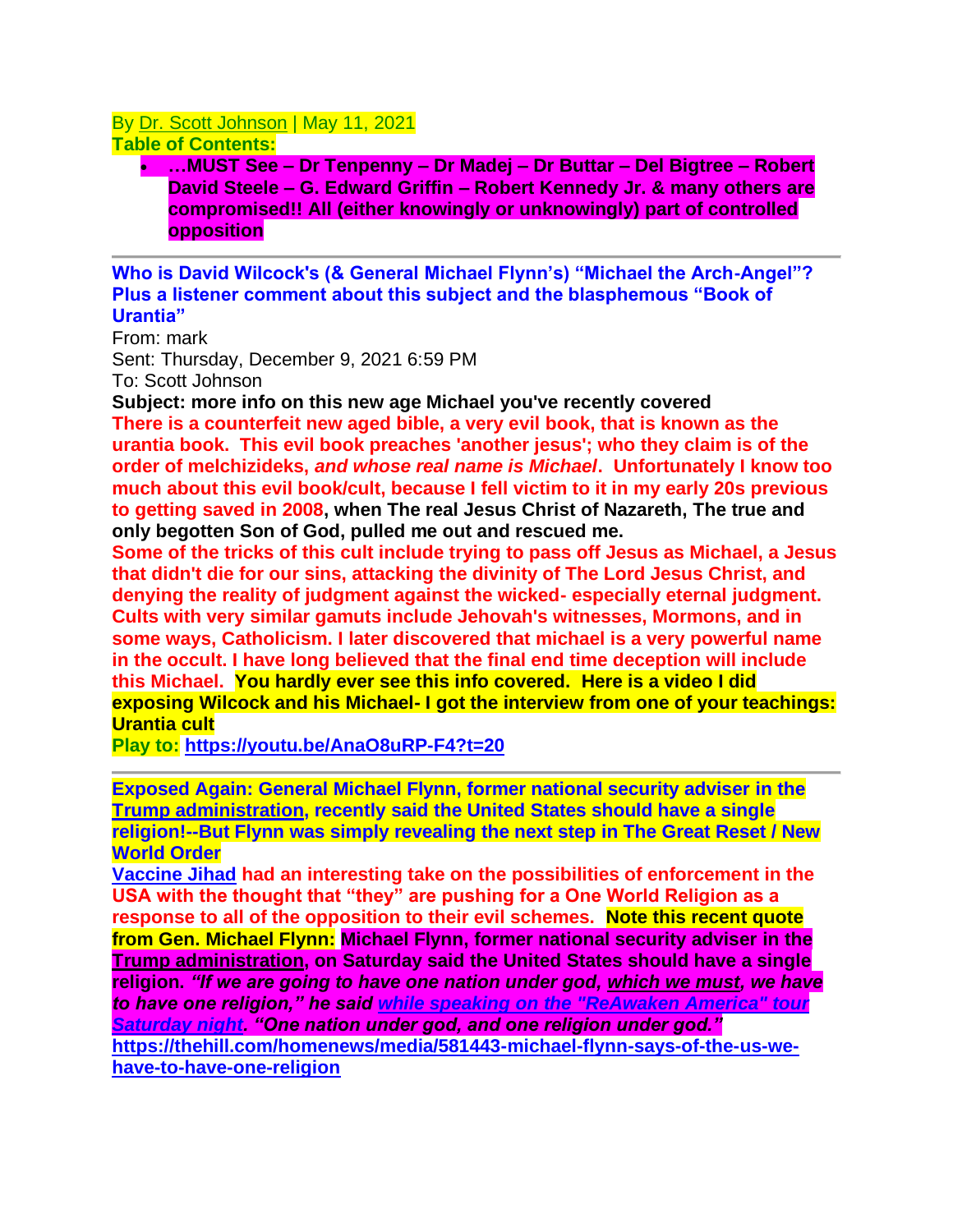*"Several television talking heads condemned the remarks," reported The Covid Blog.* **But Flynn was simply revealing the next step in The Great Reset / New World Order**.

**Related: [Emergency Freedom Alerts: 10-25-21-Part 1](https://www.contendingfortruth.com/emergency-freedom-alerts-10-25-21-part-1/)**

By [Dr. Scott Johnson](https://www.contendingfortruth.com/author/dr-scott-johnson/) | October 25, 2021

**Table of Contents:**

• **…General Michael Flynn Invokes Luciferian Madame Helena Blavatsky's & Elizabeth Clare Prophet's "Seven Rays" (Which Are Linked to the Ascended Masters) at "Pastor" Hank Kunneman's Religious Event**

**[Emergency Freedom Alerts: 11-1-21-Part 1](https://www.contendingfortruth.com/emergency-freedom-alerts-11-1-21-part-1/)**

By [Dr. Scott Johnson](https://www.contendingfortruth.com/author/dr-scott-johnson/) | November 2, 2021 **Table of Contents:**

• **…New Ager David Wilcock joins Mike Adams to tell him about all the channeling he has gotten from a counterfeit evil entity called "Michael the Arch Angel" through his life—This is the same entity General Michael Flynn was praying to in our last broadcast!** 

*"'Pope Francis' signed a joint declaration with the grand imam of al-Azhar, Dr. Ahmed el-Tayeb, on February 4, 2019. It called for religious tolerance and dialogue. An organization called ['The Higher Committee of Human Fraternity'](https://www.forhumanfraternity.org/higher-committee/) was formed to execute the declaration."*

*This committee, it turns out, announced later that year in October 2019 the creation of a "One World Religion" headquarters known as the "Abrahamic Family House," which is set to open in 2022."*

*This compound, of sorts, which is located on Saadiyat Island in Abu Dhabi, United Arab Emirates, will have three houses of worship: one for Jews, one for Muslims, and one for ecumenical "Christians" who will be merged alongside the other two religions."*

[https://allnewspipeline.com/Mass\\_Death\\_Camps\\_And\\_Manhunts.php](https://allnewspipeline.com/Mass_Death_Camps_And_Manhunts.php)

-----Original Message-----

From: andrew

Subject: **Listener Comment: Omicron ~ Ascension Dictionary--The real meaning of the Omicron Fallen Angel—truth hidden in plain sight** 

**The Gold Order Seraphei-Seraphin reptilian Omicron Race from D-10 Lyra-Vega began to digress and became known as the "Fallen Seraphim", the forefathers of the contemporary D-10 Orion-Drakonian Fallen Angelic Legion.**

(See: **[Archangel Michael](http://www.ascensiondictionary.com/2017/06/archangel-michael.html)**, [Alpha-Omega Alliance\)](http://www.ascensiondictionary.com/2017/06/alpha-omega-alliance.html)

**References**: The "**[Freedom Teachings](http://www.ascensiondictionary.com/2017/06/freedom-teachings.html)**" of the **Melchizedek** Cloister Emerald Order [\(MCEO\)](http://www.ascensiondictionary.com/2017/06/mceo.html)

<http://www.ascensiondictionary.com/2017/07/omicron.html>

## **This is how the high level new age movement views the imposter: [Archangel](https://www.ascensiondictionary.com/2017/06/archangel-michael.html)  [Michael](https://www.ascensiondictionary.com/2017/06/archangel-michael.html)**

**From the ultra-new age source:**

<https://www.ascensiondictionary.com/2017/06/archangel-michael.html> June 24, 2017 [RodrigoA](https://www.blogger.com/profile/10903717584325136280)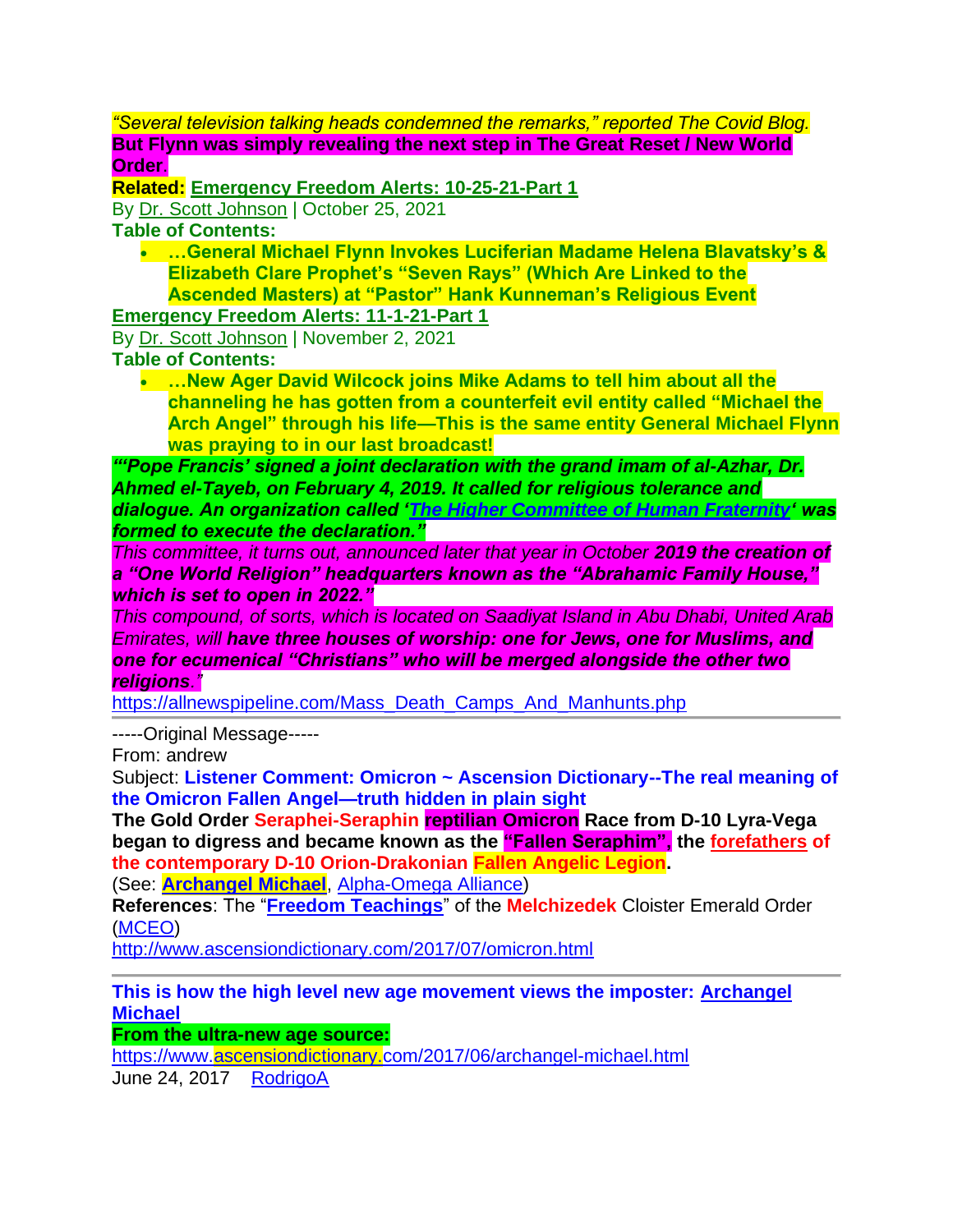One of the most prominent expressions of the **Alpha-Omega-Centaurian-Andromi Anunnaki-Drakonian-Necromiton** collective **refers to itself as the "Archangel Michael"** Matrix, a Bio-neurological Mass Mind Control

The largest **False DNA Activation-"Ascension" Program** is conducted **by the "Alpha-Omega Templar Melchizedek Anunnaki-Drakonian Alliance (Alpha-Omega Alliance) and several other related Fallen Angelic Collectives following the Omicron-Drakonian-Zeta-Illuminati "One World Order" dominion agenda. False 12-Strand DNA Activation Programs** are geared toward "**Monadic Reversal**" – reversing the Fire Letter Sequences in the Human DNA Templates to create Reverse Sequence 11 – Strand Activation in humans, **so human DNA will assist the Fallen Angelic mission of gaining control of Earth's Planetary**

**Fallen Angelic and Illuminati Human Leviathan races use the seduction of false claims of "Easy DNA Template Activation" and false promises of Ascension without providing the details of the MECHANICS by which these dynamics naturally take place.** If we know the mechanics we can detect when they are being intentionally misused to orchestrate **Anti-Christiac Dominion** agendas.

**Don't fall for the "we are winning" meme--It's all part of the plan Play from 0:50 to 7:16:** <https://www.bitchute.com/video/fyWM1qASfswV/> Protocols of Learned Elders of Zion: <https://www.bitchute.com/search/?query=protocols%20of%20zion&kind=video>

**From:** Debra

**Sent:** Sunday, January 23, 2022 7:06 PM

**To:** Scott Johnson

**Subject: Listener Comment: About Monoclonal Antibodies Infusion Therapy- I know of 2 People who Died Very Shortly after Taking this Treatment for Cancer since 2017**

Hi Dr. Johnson, I pray both you and Taylor are doing well. I believe you already know that the **Monoclonal antibodies therapy** was originally developed as a cancer treatment. I first heard of it in 2017 when it was a pretty novel therapy. **Nabeel Qureshi,**  an ex-Muslim Christian apologist who worked for **Ravi Zacharias Ministries** had developed stage 4 advanced stomach cancer. He tried chemotherapy but it didn't work. He then did a big fundraiser to be able to obtain this treatment as a last resource. However, **he died from the stomach cancer very shortly after receiving this treatment.**

Then in 2019, a Christian homesteader youtuber announced that his wife had oral cancer. They first tried many natural healing methods but none of them worked. So they tried radiation but it didn't work either. So she also tried the monoclonal antibodies treatment as a last resource **but she also died very shortly after receiving it. I remember doing research on this therapy right when Nabeel Qureshi announced he would be taking it in 2017 and thinking that this sounded like a very harmful treatment that wouldn't heal him at all and would probably harm him more. The articles I now found about this only refer to his treatment as immunotherapy but at the time, there was more information naming the specific type of immunotherapy and I remember it was the monoclonal therapy. I felt that on both of these people, it was probably this treatment which helped to finally kill them.**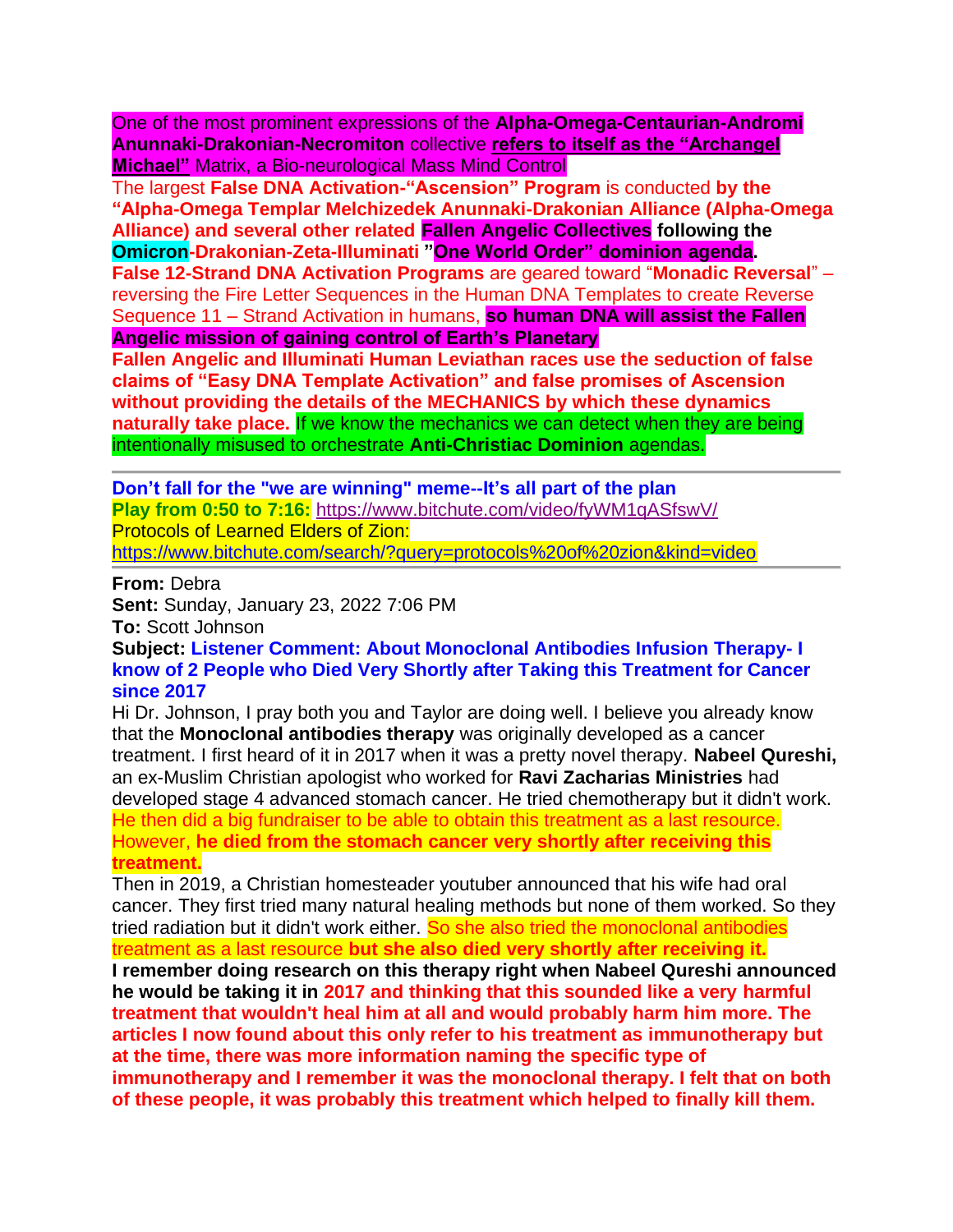**When this therapy was announced as approved treatment for covid under emergency authorization use, I immediately suspected they must be doing it to harm the people even more, as I couldn't see how a treatment approved only for cancer and which had failed so badly for it (as it only had a 20% success rate to extend the patient's life) would be necessary or work for covid patients. And as we both know, they have been actively suppressing any treatments that actually work and only promoting harmful and deadly treatments.**

**Furthermore, I know several few people who took it when they had covid and they all believe it helped them recover faster, although I don't believe it did as it still took them several weeks to recover, the same amount of time it took me and my husband to recover without taking it. Some of them also got covid again just as badly as before having taken this therapy.**

**Of course, I did warn them not to take it and advised them about how harmful this therapy could be before they took it. This was before you had send all the additional information on how much worse they are than I even knew. However, these people didn't listen to me and still took it although, thankfully they are unvaccinated. One of the people I know who took it is my brother whose both kidneys were removed and is working on only one transplanted kidney. I especially warned him not to take it because of his condition but he still did.** I would like to know if you happen to know of any supplements which would be good to eliminate these **monoclonal antibodies** from their system before it potentially develops into cancer? I'm, of course, assuming they're still in their system and their body hasn't removed them on its own, but I don't know about that.

**Regeneron Monoclonal Antibodies Infusion Therapy Exposed Shocking Warning About Monoclonal Antibodies / Regeneron!!! Play from 4:54 to 9:12: [https://rumble.com/vsfchw-dr.-carrie-madej-issues](https://rumble.com/vsfchw-dr.-carrie-madej-issues-shocking-warning-about-monoclonal-antibodies.html)[shocking-warning-about-monoclonal-antibodies.html](https://rumble.com/vsfchw-dr.-carrie-madej-issues-shocking-warning-about-monoclonal-antibodies.html) [Newsletter: Emergency Freedom Alerts: 11-26-20](https://www.contendingfortruth.com/newsletter-emergency-freedom-alerts-11-26-20/)** By [Dr. Scott Johnson](https://www.contendingfortruth.com/author/dr-scott-johnson/) From: Virginia

**They're using genetically-humanized mice to make antibody drug Drug name: Regeneron--Regn-COV-2 Antibody Cocktail**

**Here's the link: [https://investor.regeneron.com/news-releases/news-release](https://investor.regeneron.com/news-releases/news-release-details/regenerons-regn-cov2-antibody-cocktail-reduced-viral-levels-and)[details/regenerons-regn-cov2-antibody-cocktail-reduced-viral-levels-and](https://investor.regeneron.com/news-releases/news-release-details/regenerons-regn-cov2-antibody-cocktail-reduced-viral-levels-and) "uses unique genetically-humanized mice to produce optimized fully-human antibodies and bispecific antibodies…"**

**<https://www.precisionvaccinations.com/vaccines/regn-cov2-antibody-treatment> This website states: "derived from either genetically-humanized mice or convalescent humans" and later states: "mice, which have been geneticallymodified to have a human immune system, as well as antibodies isolated from humans who have recovered from COVID-19"**

**------------------------**

**[Emergency Freedom Alerts: 10-19-20-Part 3](https://www.contendingfortruth.com/emergency-freedom-alerts-10-19-20-part-3/)**

**Table of Contents:**

• **United Nations Combining The World's Largest Abortion Providers To Create A Unified Global Network To Slaughter Children As A 'Human Right'**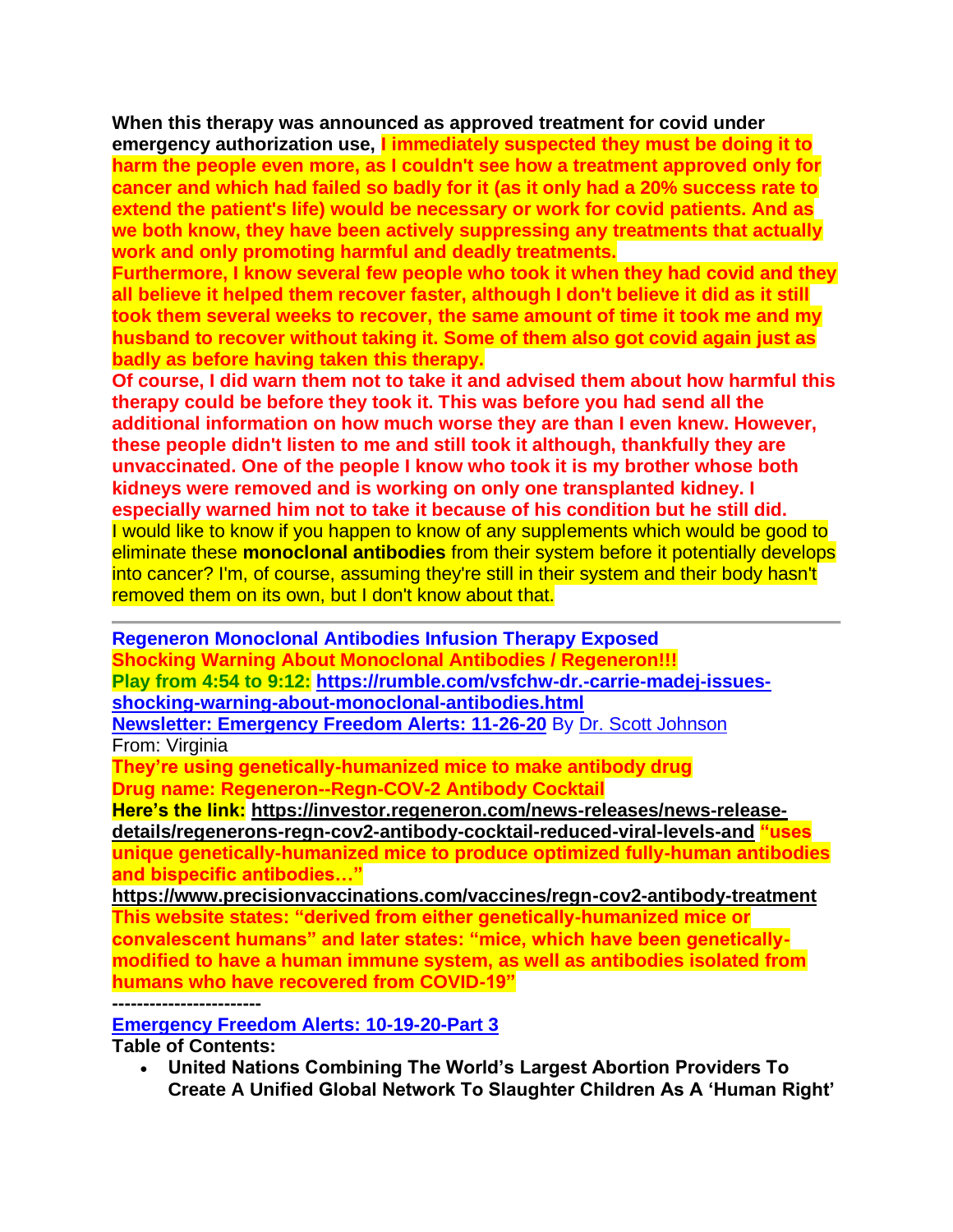- **Listener Comment: Trump's Regeneron Antibody Treatment Drug was Developed Using Aborted Fetal Tissue Cell Lines**
- **Drug derived from aborted fetal tissue was 'miracles…from God' that saved Trump from COVID…**

**+2+ This Explains So Much: 5G Powered Graphene Based Nano-Tech in the Pfizer Vaccine--Forced Trans-humanization of society is happening now Play to 4:10:** <https://futurenews.news/watch?id=61f94e7d17bdc33301c16f51>

**Update On The Covid Agenda Legal Actions ~ Proceedings Start Soon Plus Covid Agenda Pushback Updates!**

**Play:** [https://odysee.com/@Fingerbob:c/UPDATE-ON-THE-LEGAL-ACTION-REINER-](https://odysee.com/@Fingerbob:c/UPDATE-ON-THE-LEGAL-ACTION-REINER-FUELMICH--PROCEEDINGS-START-SOON:d)[FUELMICH--PROCEEDINGS-START-SOON:d](https://odysee.com/@Fingerbob:c/UPDATE-ON-THE-LEGAL-ACTION-REINER-FUELMICH--PROCEEDINGS-START-SOON:d)

**Reiner Fuellmich's Opening Statements @ Grand Jury Covid-Crimes Against Humanity Nuremberg 2.0 Trial Play to 7:48 (after which the audio starts getting messed up): <https://www.bitchute.com/video/d29yTTXU9Wsa/>**

**Covid Pushback Headlines**

**[COVID TYRANNY'S OVER IN THE UK? THE ACTIVE CRIMINAL INVESTIGATION](https://futurenews.news/watch?id=61e878da67828c0395150eea)  [FORCED THEM TO STOP THEIR CRIMES](https://futurenews.news/watch?id=61e878da67828c0395150eea)**

**Moderna Stock Crashes – [Losses Top \\$130 Billion, Stock Down 67% from Highs](https://nworeport.me/2022/01/23/moderna-stock-crashes-losses-top-130-billion-stock-down-67-from-highs-last-year-following-lackluster-covid-vaccine-results/)  [Last Year Following Lackluster COVID Vaccine](https://nworeport.me/2022/01/23/moderna-stock-crashes-losses-top-130-billion-stock-down-67-from-highs-last-year-following-lackluster-covid-vaccine-results/) Results**

**Battleground Melbourne - [a Topher Field Documentary](https://www.bitchute.com/video/jHStAFtFKDTV/)**

**JUST IN - [Denmark no longer classifies COVID-19 as a "socially critical disease,"](https://freerepublic.com/focus/f-chat/4032877/posts)  [all restrictions will be lifted from February 1 -](https://freerepublic.com/focus/f-chat/4032877/posts) PM Mette Frederiksen. The UK,** 

**Ireland and the Netherlands have all taken a similar approach.**

**[Nordic Country Declares Covid-19 No Longer 'Socially Critical Disease,' Drops All](https://townhall.com/tipsheet/leahbarkoukis/2022/01/27/denmark-covid-classification-n2602405)  [Restrictions \(townhall.com\)](https://townhall.com/tipsheet/leahbarkoukis/2022/01/27/denmark-covid-classification-n2602405)**

**Protesting COVID Mandates – [Massive Crowds of Canadians Show Up In Support](https://www.thegatewaypundit.com/2022/01/truckers-freedom-convoy-driving-canada-protesting-vaccine-mandates-crowds-country-men-women-show-support/) [Revolution! One Million People Marching To Ottawa To Demand PM Trudeau's](https://www.infowars.com/posts/revolution-one-million-people-marching-to-ottawa-to-demand-pm-trudeaus-resignation/)  Resignation: [But right now there's 50,000 truckers and about 1.4 million people](https://www.infowars.com/posts/revolution-one-million-people-marching-to-ottawa-to-demand-pm-trudeaus-resignation/)** 

**[headed to the parliament in Ottawa,](https://www.infowars.com/posts/revolution-one-million-people-marching-to-ottawa-to-demand-pm-trudeaus-resignation/)**

**[Marvel Star Blasts Vaccine Mandates —](https://nworeport.me/2022/01/30/marvel-star-blasts-vaccine-mandates-nobody-should-ever-be-forced-to-inject-their-body-with-anything/) "Nobody Should Ever Be Forced To [Inject Their Body With](https://nworeport.me/2022/01/30/marvel-star-blasts-vaccine-mandates-nobody-should-ever-be-forced-to-inject-their-body-with-anything/) Anything"**

**[PT4 London England Jan22nd Worldwide Rally For Freedom 11yr Old Jasmin](https://rumble.com/vtiwpt-pt4-london-england-jan22nd-worldwide-rally-for-freedom-11yr-old-jasmin-spea.html)  [Speaks About COVID Vaccines \(rumble.com\)](https://rumble.com/vtiwpt-pt4-london-england-jan22nd-worldwide-rally-for-freedom-11yr-old-jasmin-spea.html)**

**[Parents, Students are Taking Universities to Court over COVID Vaccine Mandates](https://activistpost.us1.list-manage.com/track/click?u=3ac8bebe085f73ea3503bbda3&id=33f408d955&e=a6a82b817e)**

**Covid Kill Shot Headlines**

**[PROOF FROM THE DOD'S DATABASE THEY TRIED TO COVERUP WHILE](http://darrellhines.net/2022/01/30/proof-from-the-dods-database-they-tried-to-coverup-while-knowingly-pumping-troops-full-of-poison-global-genocide-depopulation-agenda/)  [KNOWINGLY PUMPING TROOPS FULL OF POISON](http://darrellhines.net/2022/01/30/proof-from-the-dods-database-they-tried-to-coverup-while-knowingly-pumping-troops-full-of-poison-global-genocide-depopulation-agenda/) = Global Genocide [Depopulation](http://darrellhines.net/2022/01/30/proof-from-the-dods-database-they-tried-to-coverup-while-knowingly-pumping-troops-full-of-poison-global-genocide-depopulation-agenda/) Agenda!!**

**[Official Data shows Children are up to 52 times more likely to die following Covid-](https://dailyexpose.uk/2022/01/29/ons-data-covid-vaccinated-children-52x-more-likely-to-die/)[19 Vaccination than Unvaccinated Children & the ONS is trying to hide it](https://dailyexpose.uk/2022/01/29/ons-data-covid-vaccinated-children-52x-more-likely-to-die/)**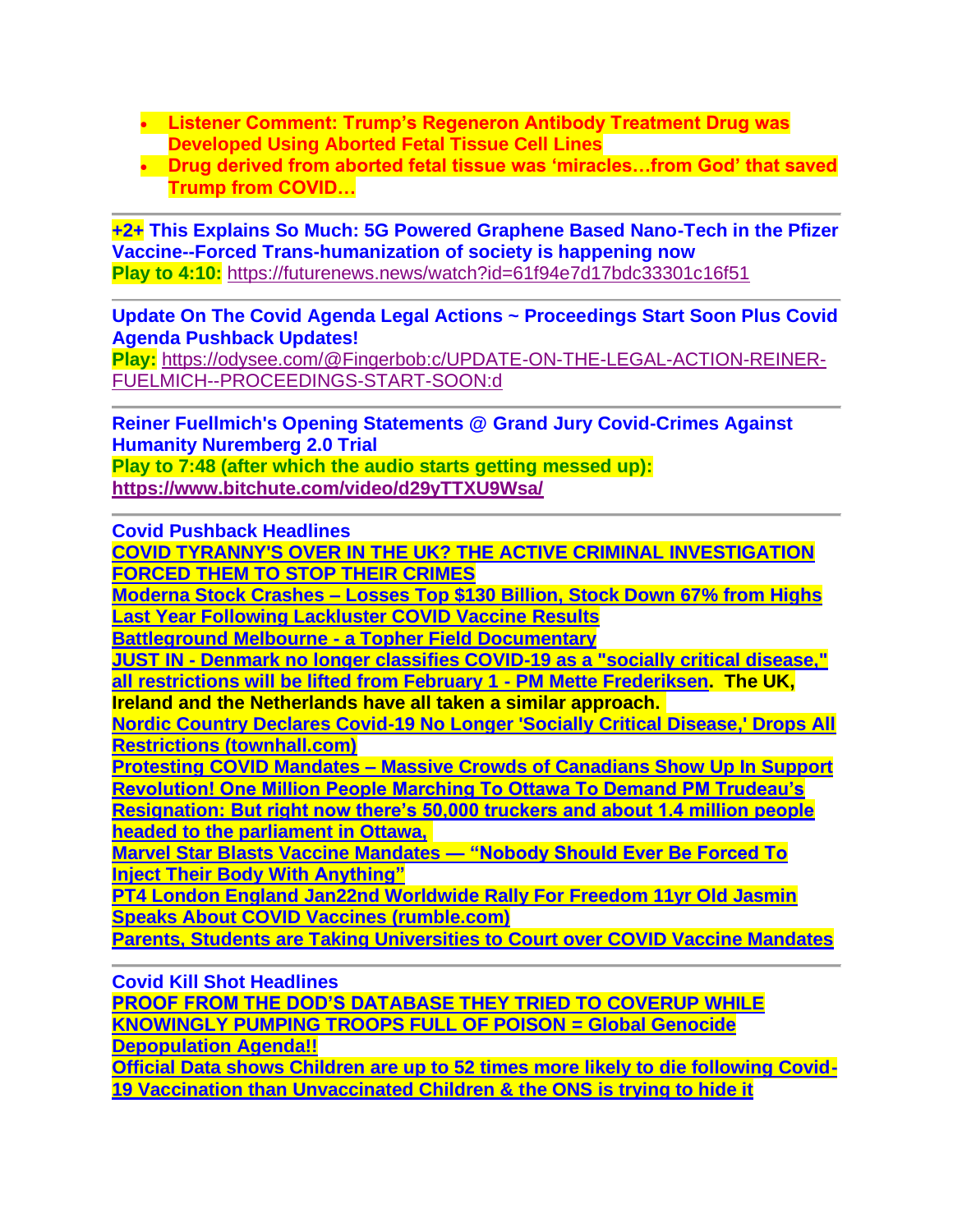**[High Court Judge decides Parents do not need to know number of kids who've](https://dailyexpose.uk/2022/02/01/judge-decides-kids-covid-vaccine-deaths-confidential/)  [died due to the Covid-19 Vaccine because they're too stupid to understand the](https://dailyexpose.uk/2022/02/01/judge-decides-kids-covid-vaccine-deaths-confidential/)  [data](https://dailyexpose.uk/2022/02/01/judge-decides-kids-covid-vaccine-deaths-confidential/)**

**White Coat Mafia Tyranny – [Dr. Betsy Eads> says hospitals and doctors are](https://usawatchdog.com/white-coat-mafia-tyranny-dr-betsy-eads/)  [getting 'bonuses' for practicing medicine that is murdering patients. Eads says,](https://usawatchdog.com/white-coat-mafia-tyranny-dr-betsy-eads/)  ['You cannot tell me, at this juncture, that hospitals and doctors do not know what](https://usawatchdog.com/white-coat-mafia-tyranny-dr-betsy-eads/)  [they are doing'.](https://usawatchdog.com/white-coat-mafia-tyranny-dr-betsy-eads/)**

**Worldwide Exclusive: Embalmers Find Veins & Arteries Filled with Never Before Seen Huge Rubbery Clots & Parasites**

**Play to 12:05:** [https://rumble.com/vtcsgw-worldwide-exclusive-embalmers-find-veins](https://rumble.com/vtcsgw-worldwide-exclusive-embalmers-find-veins-and-arteries-filled-with-never-bef.html)[and-arteries-filled-with-never-bef.html](https://rumble.com/vtcsgw-worldwide-exclusive-embalmers-find-veins-and-arteries-filled-with-never-bef.html)

**Natural Stroke Recovery Protocol**

++ **Please note you cannot order off most of the links below,** 

**they are there for purely informational purposes. For more information or how to order see further below.**

**[VasculoSirt](https://shop.bioticsresearch.com/products/vasculosirt) 5 with meals or 15 a day**

**[Cytozyme-B \(Brain\) \(60ct\)](http://www.bioticsresearch.com/node/1540) 1 with meals or 3 a day**

**[Davinci Labs NATTOKINASE PLUS 60 capsules](https://anovahealth.com/vitamin/minerals/davinci-labs-nattokinase-plusa-60-capsules/) 1 taken on an empty stomach 3 times a day. ++Note you cannot take this product with any blood thinner medications as it will thin the blood too much.**

**[Intenzyme Forte™ \(100 T\)](https://www.bioticsresearch.com/node/1628) 5 tablets taken on an empty stomach 3 times a day— Take with the Nattokinase**

**++ If the stroke was due to a weakened blood vessel that was compromised add in: [Bio-FCTS \(90 C\)](http://www.bioticsresearch.com/node/2155) 1 with meals or 3 a day**

**++ If the stroke was due to plauqing of the arteries EDTA chelation needs to be taken until the arteries are clear:**

Dr. Johnson's Comment: **A Doppler ultrasound of the carotids is the best, most cost effective way to confirm if you have plauqing of the arteries.** Lifeline

Screenings are a nationwide service that can provide these at a very low cost, go to: [www.lifelinescreening.com](http://www.lifelinescreening.com/)

This is probably the best version of EDTA if you cannot do the IV chelation:

[Medicardium: Magnesium Di-Potassium EDTA Chelation](https://www.peak-health-now.com/medicardium-best-EDTA.html)

[How Does EDTA Chelation Work?](https://www.peak-health-now.com/edta_chelation.html)

[IV EDTA Chelation](https://www.peak-health-now.com/iv_chelation.html)

[EDTA Chelation Suppositories Reviews](https://www.peak-health-now.com/EDTA-chelation-suppositories-reviews.html)

EDTA chelation skin cream now: [KelaCream EDTA Heavy Metal Detox Cream](https://www.amazon.com/KelaCream-Heavy-Metal-Detox-Cream/dp/B072W6Y26M/ref=sr_1_2?crid=9PQE4OQRVGMI&keywords=chelation+cream&qid=1550781207&s=gateway&sprefix=chelation+cream%2Caps%2C162&sr=8-2) Also here is a whole book on this subject: [Detox with Oral Chelation: Protecting yourself](https://www.amazon.com/Detox-Oral-Chelation-Protecting-Environmental-ebook/dp/B0044KLQKA/ref=sr_1_7?crid=9PQE4OQRVGMI&keywords=chelation+cream&qid=1550781404&s=gateway&sprefix=chelation+cream%2Caps%2C162&sr=8-7)  [from Lead, Mercury, & Other Environmental Toxins](https://www.amazon.com/Detox-Oral-Chelation-Protecting-Environmental-ebook/dp/B0044KLQKA/ref=sr_1_7?crid=9PQE4OQRVGMI&keywords=chelation+cream&qid=1550781404&s=gateway&sprefix=chelation+cream%2Caps%2C162&sr=8-7)

------------------------------

 $++$  Regarding the oral EDTA, once a day, if you let  $\frac{1}{4}$  tsp to  $\frac{1}{2}$  tsp of oral EDTA sit under the tongue for 5-20 minutes (with 5-7 drops of 99% pharmaceutical grade DMSO—see below) before swallowing, it will have a much higher absorption rate. A little organic peppermint oil can kill the taste. This process (depending on your plaque level) takes a lot of time to work with the oral EDTA route, but it can be a literal lifesaver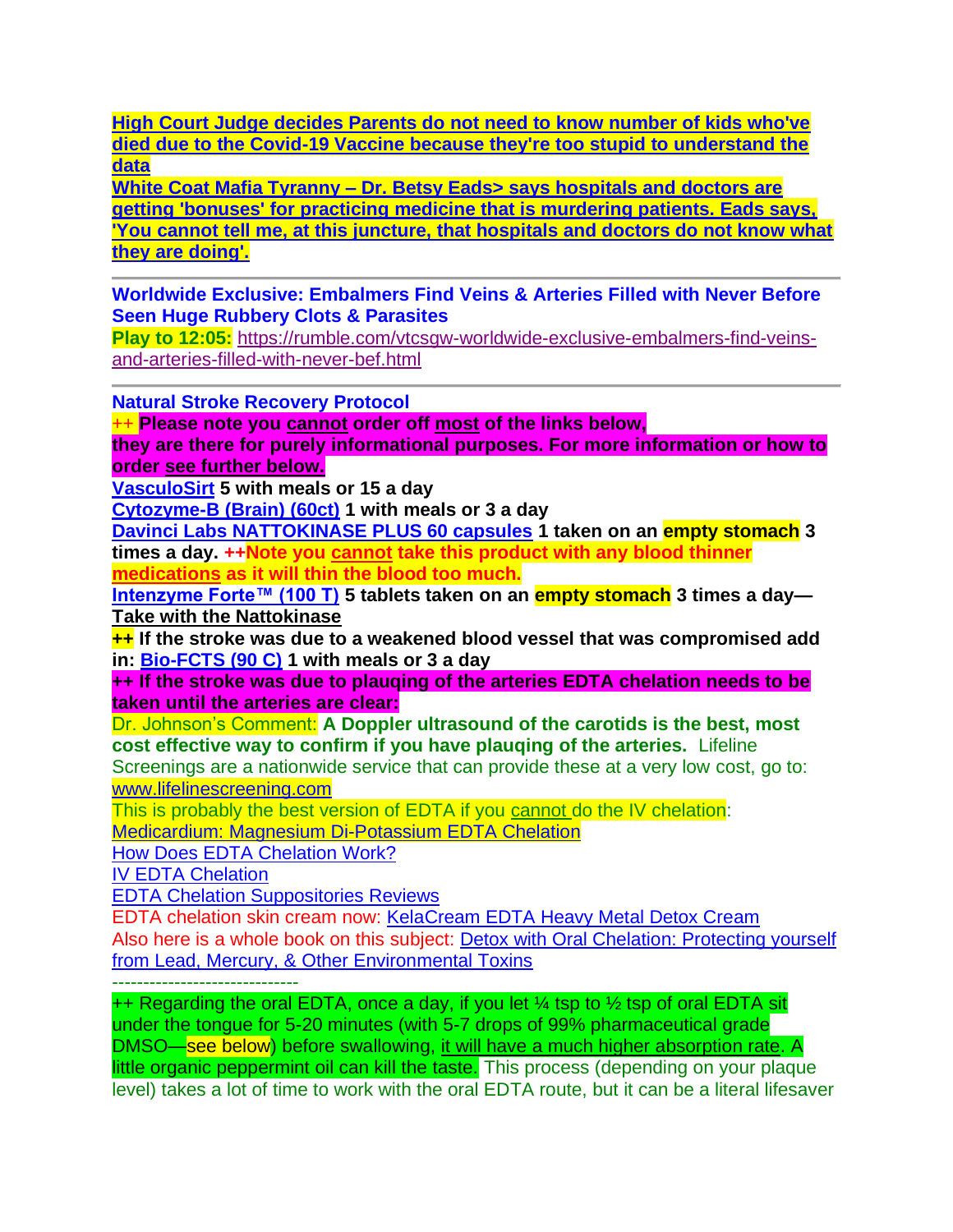and it much cheaper than IV Chelation which is the Gold Standard and also highly recommended if you can afford it.



To Purchase Pharmaceutical Grade DMSO (which is the only kind anyone should be using) go to:

http://www.ebay.com/usr/kaitlynstreasurebox? trksid=p2047675.l255 [9](http://www.ebay.com/usr/kaitlynstreasurebox?_trksid=p2047675.l2559)

++For the money this is an excellent value on EDTA: <https://www.purehealthdiscounts.com/supplements.htm> <<You will have to scroll down to find this product.

++This kind of chelation will not remove calcium from your system but

it will remove other heavy metals and trace minerals (so again being on a good trace mineral product while on any kind of chelation program is essential) but if you have calcium buildup due to artery plauqing this will not remove that calcium ++ If you wanting to know if you have calcium buildup in the arteries or are getting chest pains and want to see if it may be calcium build up in the arteries and heart valves; phosphorus directly competes with calcium in the body and can will chelate excess calcium out of the body. This can also help with tartar buildup on the teeth and arthritic calcium spur formation in the body. **In this case take: [Super Phosphozyme Liquid™](http://www.bioticsresearch.com/node/1652)  [\(2 oz\)](http://www.bioticsresearch.com/node/1652) 2 full dropper twice a day in juice taken on an empty stomach or [Super](https://www.bioticsresearch.com/node/1650)  [Phosphozyme™ \(90 T\)](https://www.bioticsresearch.com/node/1650) 3 tablets twice a day taken on an empty stomach ++Prolonged use will deplete your calcium stores so remember this is a balancing act. You can do this for a few weeks and then take a few weeks break if you like.**

**++Lastly any form of chelation will remove trace minerals from your body, so it is important to take some extra trace minerals once you have been on the EDTA for any length of time. This is an excellent one: [Multi-Mins™ \(Potent Mineral](http://www.bioticsresearch.com/node/1684)  [Combination\)\(120ct\)](http://www.bioticsresearch.com/node/1684) & (360ct)**

**++Dr Johnson does not carry any form of EDTA chelation, but he does carry the other products mentioned.** 

**For more information or to order contact: [drjohnson@ix.netcom.com](mailto:drjohnson@ix.netcom.com)**

**Vax Victims Overflow Morgues: Bodies Fill Morgues, Overflow Into Refrigerated Trailers**

**The Chinese Communist Party (CCP) Virus "vaccines" are depopulating the planet. Life insurance companies have already reported a 40% spike in death, and now they're giving us their financial figures, showing a 258% SPIKE in payouts. And the MASS EXTERMINATION of the HUMAN RACE continues…**

**Corrine Lund is a registered nurse who has been one of our top whistleblowers regarding events unfolding in our hospitals. Back in September she told us how hospitals were vaccinating sedated elderly patients without their consent. Now, Corrine says she's seen the inevitable sequel to that surge: the die-off. Corrine says there are so many bodies that the local morgues have overflowed and they have to put extras into trailers in the parking lot. She says people are dying of myocarditis, atrial fibrillation, strokes, respiratory failure, every ailment you can think of, and they're all brain and heart clot related.**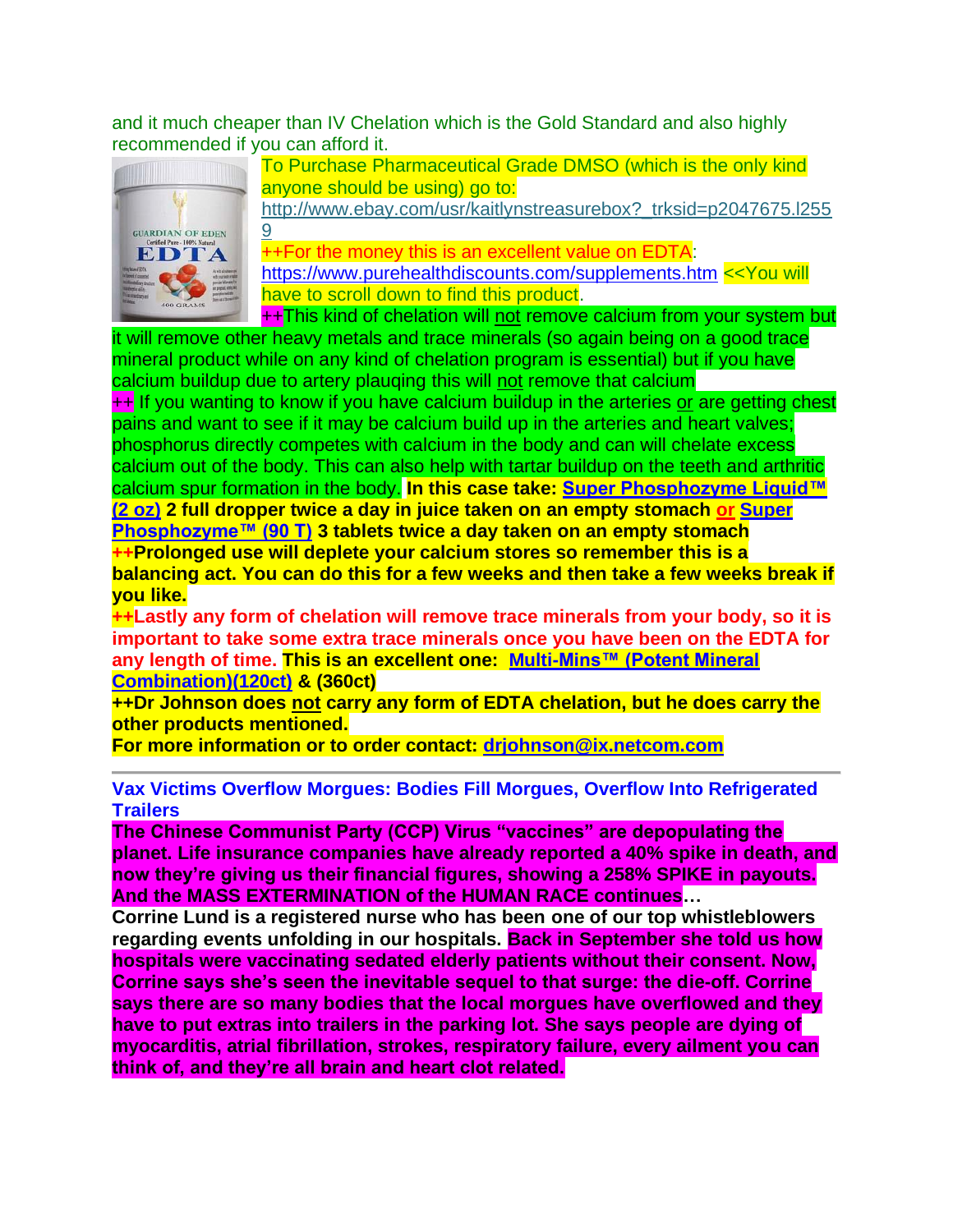**Play to 12:27:** [https://rumble.com/vta710-vax-victims-overflow-morgues-bodies-fill](https://rumble.com/vta710-vax-victims-overflow-morgues-bodies-fill-morgues-overflow-into-refrigerated.html)[morgues-overflow-into-refrigerated.html](https://rumble.com/vta710-vax-victims-overflow-morgues-bodies-fill-morgues-overflow-into-refrigerated.html) <https://vaccine-police.com/>

**Man in car wreck put on ventilator-wakes up & pulls it out before they killed him-- You Cannot Trust These Hospitals - They Are killing People Play:** <https://www.bitchute.com/video/2j5DFqiXfWP2/>

On Fri, Feb 4, 2022 at 7:50 PM Kimberly wrote:

**Listener/Nurse Comment: Have you seen this presentation from a frontline nurse to a Senate hearing? I have been working with covid patients on high flow oxygen demands since the pandemic began in March 2020 and I can tell you that every word she speaks is truth**

**I'm suffering right now with grief and despair over what is happening in our health care system. Please join me in praying against the isolation and medical malfeasance that is occurring for covid positive patients in our hospitals across America. The withholding of early intervention and administration of harmful drugs like Remdesivir is literally killing people who seek hospital care. Play:** [https://m.youtube.com/watch?v=5SVO0lc\\_1\\_o](https://m.youtube.com/watch?v=5SVO0lc_1_o)

[https://m.youtube.com/watch?v=5SVO0lc\\_1\\_o&feature=youtu.be](https://m.youtube.com/watch?v=5SVO0lc_1_o&feature=youtu.be)

**Also, please pray for my protection as a nurse practitioner student that our Father send legions of angels to hide my vaccination status for clinical placement. I desperately what to finish school and give people a Christian choice for health management without pharmaceuticals. This is my calling and I know God will see it through, but prayer is powerful!**

Thank you all for sharing, Kimmi

**Recommend Protocol For Covid-19 & the Shedding From The Covid Vaxxed**

**Disclaimer**: *It is your constitutional right to educate yourself in the arena of health and medical knowledge, to seek helpful information and make use of it for the benefit of you and your family. You are the one responsible for your own health. In order to make decisions in all health matters, you must educate yourself. The views and nutritional advice expressed by Dr. Scott Johnson are not intended to be a substitute for conventional medicine. If you have a severe medical condition, see a competent physician. I do not claim to "cure" disease, my goal is to help you to make physical and nutritional changes in your own body so that your body can heal itself.*

**Dr. Scott Johnson's Comment: With the recent advent Covid (and all that surrounds that issue like the vaxxed shedding their spike protein payloads to the unvaxxed) we should all be placing an ever increasing importance on immune system function. In other words the best way to combat all contagious infections is: #1) To not put yourself in harm's way (that is if you can help it) and #2) building up your own immune system as much as possible. Below I am endeavoring to show you how to do the later, as the best defense is a good offence. Ideally, we want to have a strong immune system before we have any potential exposure to any contagious infection. In order to do this certain criteria**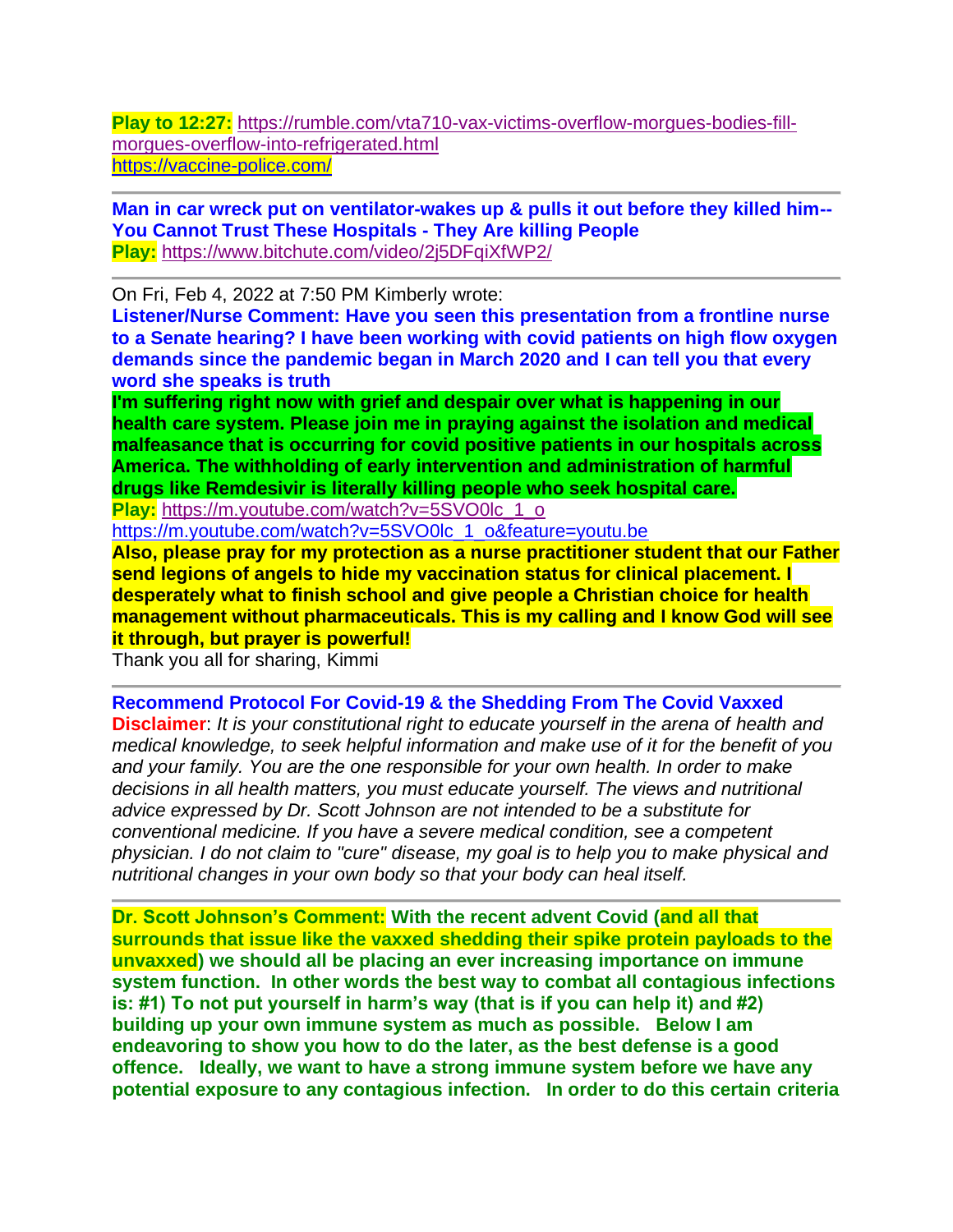#### **have to be met in the human body. I am going to highlight some of the most important factors in this document. See below. God bless!**

From: Contact Us Form Submission [mailto:notifications@cognitoforms.com] Sent: Wednesday, December 29, 2021 1:35 PM To: drjohnson@ix.netcom.com NAME Dalia SUBJECT covid YOUR MESSAGE **Listener Comment: Brother Scott, Me and my husband were sick, cough, chest pain, the whole nine yards--Took your Covid protocol--Three** 

**days later we are just fine--All praises to our Heavenly Father and Christ and to you Brother** 

**May The Most High bless you and your family for what you are doing.. SHINE THE light of our Heavenly FATHER and Christ in this perilous time.**

**Recommended Products Dr. Johnson Carries to build up the Immune System: Corona Virus or SARS:** 

**Invive Mild Silver Protein 5000ppm--Take (One TEAspoon), every 4 hours till asymptomatic (1/2 dosage for children). Hold Each dose under the tongue for 3-4 minutes before swallowing .**

++ For More Information or to purchase the Invive Silver go to: [http://www.dr](http://www.dr-johnson.com/)[johnson.com/](http://www.dr-johnson.com/)

++ Because Invive Silver is so stable it has a 25 year minimum shelf life. There is no colloidal silver in any form that can even come close to their shelf life or potency; nor has there been one case of Argyria (turning gray) reported from taking Invive Silver. **++ Note: Selenium, Vitamin C, Zinc, Calcium, Vitamin D-3 and Iodine can easily become depleted from aggressive viruses**

**Recommended Products Dr. Johnson Carries:** 

++ **Please note you cannot order off the links below,** 

**they are there for purely informational purposes. For more information or how to order see further below.**

**++My choices of selenium: Selenium is highly anti-viral and is an essential trace element possessing antioxidant properties, and is key to the production of glutathione peroxidases which makes this very compatible with NAC (see below) to raise glutathione levels.**

**[Selenium by Innate-](https://anovahealth.com/vitamin/minerals/innate-response-selenium-90-tablet/) 90 tablets 28.00**

**[Trace Minerals Liquid Ionic Selenium 2 oz.](https://anovahealth.com/trace-minerals-liquid-ionic-selenium-2-oz/) 15.00**

**[Genestra Selenium CWS 0.5 fl oz \(15 ml\)](https://anovahealth.com/genestra-selenium-cws-0-5-fl-oz-15-ml/) 14.00**

**Overall Best Value: [Se-Zyme Forte \(100 T\)](https://www.bioticsresearch.com/node/1702) 18.00**

**++My choices of Vitamin C:**

**++ I recommend that every adult take at least 6 to 12 grams of vitamin C per day if you are being exposed to the Covid vaxxed (but you can go double that is you feel you are infected) for optimum dosing. Space out your dosages every 2-4 hours ideally.**

**[Innate Response Vitamin C-400 180ct](https://anovahealth.com/vitamin/minerals/innate-response-vitamin-c-400-180-count-tablet/) 74.00**

**[Innate Response C-Complete Powder 81gm](https://anovahealth.com/vitamin/minerals/innate-response-c-complete-powder-81-gm/) 31.00**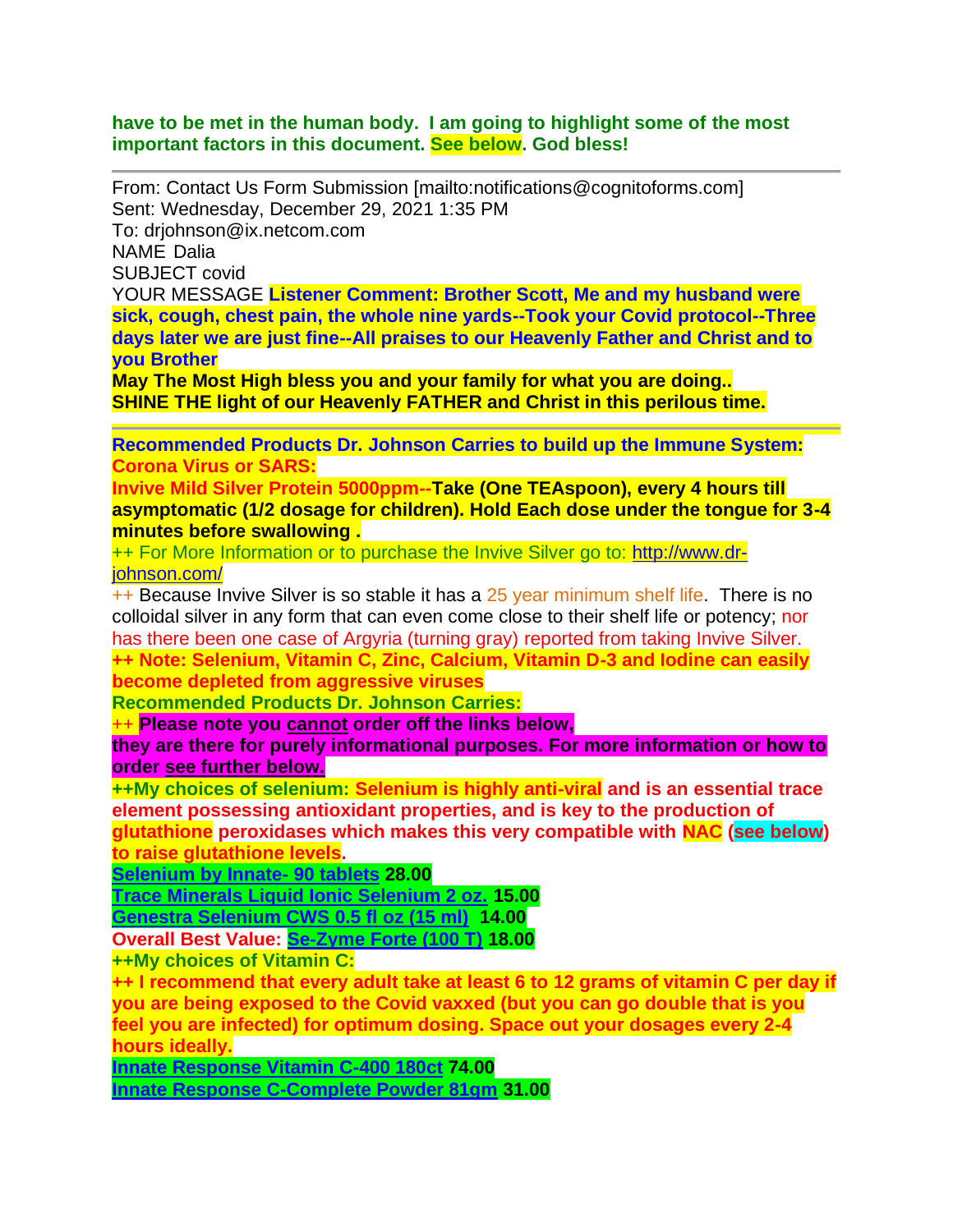**[Bio-C Plus 1000™ \(100 T\)](https://www.bioticsresearch.com/node/1511) 30.00 Backordered**

**[Pharmax Vitamin C Powder \(Magnesium Ascorbate\) 8.8 oz \(250 grams\)](https://anovahealth.com/pharmax-vitamin-c-powder-magnesium-ascorbate-8-8-oz-250-grams/) 33.00 [Pure Encapsulations Ester-C & Flavonoids 180 capsules](https://anovahealth.com/pure-encapsulations-ester-c-flavonoids-180-capsules/) 61.00**

**[Douglas Labs Chelated-C Complex 100 Capsules \(Formerly Ester C Plus\)](https://anovahealth.com/douglas-labs-ester-c-complex-500-mg-100-capsules/) 28.00**

**++My choices of Zinc (Zinc is essential for immune system function and Vitamin C and Quercetin helps to get zinc into the cells):**

**[Pure Encapsulations UltraZin Zinc 90 capsules](https://anovahealth.com/pure-encapsulations-ultrazin-zinc-90-capsules/) 18.00**

**[Zn-Zyme Forte\(100 T\)](https://shop.bioticsresearch.com/products/zn-zyme-forte) 17.00**

**[Davinci Labs ZINC LOZENGE 60 count Lemon Flavored](https://anovahealth.com/davinci-labs-zinc-lozenge-60-count-lemon-flavored/) 12.00**

**++My choices of Calcium/Magnesium products: White blood cells are the main tool our immune systems use to destroy foreign infectious invaders--White blood cells (WBC) use calcium as the main fuel to propel themselves and destroy these invaders through a process called Phagocytosis.**

**[Davinci Labs CAL MAG 180 tablets](https://anovahealth.com/davinci-labs-cal-mag-180-tablets/) 23.00**

**[Davinci Labs CAL-MAG CITRATE POWDER 30 Servings 4.9 oz. \(139.2 grams\)](https://anovahealth.com/davinci-labs-cal-mag-citrate-powder-30-servings-4-9-oz-139-2-grams/)**

**19.00**

**[Douglas Labs Cal/Mag Citrate 250 capsules](https://anovahealth.com/douglas-labs-cal-mag-citrate-250-capsules/) 29.00**

**[C/Cal/Mag Powder™](https://www.bioticsresearch.com/node/1669) (220 g) 27.00**

**[Ca/Mg-Zyme™ \(Ca & Mg\) \(360 T\)](https://www.bioticsresearch.com/node/1679) 35.00**

**++These are the Vitamin D-3 products Dr. Johnson carries see below--Vitamin D-3 upregulates the immune system--Only 5.9% of those who had an optimal vitamin D levels of 55 ng/mL or higher tested positive for SARS-CoV-2. \*Statistics cited in "The Truth About COVID-19" by Joseph Mercola and Ronnie Cummins, p. 96 [Innate Response Vitamin D-3 2000IU 90 Tablets](https://anovahealth.com/vitamin/minerals/innate-response-vitamin-d-3-2000iu-90-tablets/) 45.00**

**[Pharmax Chewable Vitamin](https://anovahealth.com/pharmax-chewable-vitamin-d-1000-90-chewable-tabs/) D 1000 90 chewable tabs 13.00**

**Best Values for D-3:**

**[Davinci Labs A.D.K 60 capsules](https://anovahealth.com/davinci-labs-a-d-k-60-capsules/) 31.00**

**[Bio-DK Caps™](https://www.bioticsresearch.com/products/bio-dk-caps%E2%84%A2) 35.00**

**++Iodine Products Dr. Johnson carries:**

**[Iodoral High potency iodine/potassium iodide supplement containing 12.5mg](https://anovahealth.com/vitamin/minerals/iodoral-high-potency-iodine-potassium-iodide-supplement-containing-12-5mg-iodine-iodide-180-tab/)  [iodine/iodide 180 tab](https://anovahealth.com/vitamin/minerals/iodoral-high-potency-iodine-potassium-iodide-supplement-containing-12-5mg-iodine-iodide-180-tab/) \$57.00**

**[Iodoral High potency iodine/potassium iodide supplement containing 12.5mg](https://anovahealth.com/iodoral-high-potency-iodine-potassium-iodide-supplement-containing-12-5mg-iodine-iodide-90-tablets/)**

**[iodine/iodide 90 tablets](https://anovahealth.com/iodoral-high-potency-iodine-potassium-iodide-supplement-containing-12-5mg-iodine-iodide-90-tablets/) \$32.00**

**[Iodizyme-HP™ \(120 T\)](http://www.bioticsresearch.com/node/2773) \$35.00**

**++ Optional, but Dr. Johnson does not carry this: [povidone iodine nasal spray](https://viraldine.com/)** **++NAC (Helps to get the metals and graphene oxide in the jabs out of the body) [Pure Encapsulations NAC 900 Mg. 120 capsules](https://anovahealth.com/pure-encapsulations-nac-900-mg-120-capsules/) \$42.00**

**[Pure Encapsulations NAC 900 Mg. 240 capsules](https://anovahealth.com/pure-encapsulations-nac-900-mg-240-capsules/) \$74.00 Backordered [NAC \(500mg\) \(180ct\)](https://shop.bioticsresearch.com/products/nac) \$40.00**

**++Fulvic Acid (Helps to get the magnetic metals in the jabs out of the body) [Trace Minerals Liquid Ionic Fulvic Acid with ConcenTrace 2 oz.](https://anovahealth.com/miscellaneous/trace-minerals-liquid-ionic-fulvic-acid-with-concentracea-2-oz/) 20.00** 

**++Quercetin (Supports the immune system drives zinc into the cells) Pure Encapsulations Quercetin 250 mg 60 capsules 22.00**

**++Nattokinase (Nattokinase has been proven in studies to break down blood clots and naturally thin the blood--Blood clots, red blood cell aggregation & strokes are a huge issues with the Covid jabs)**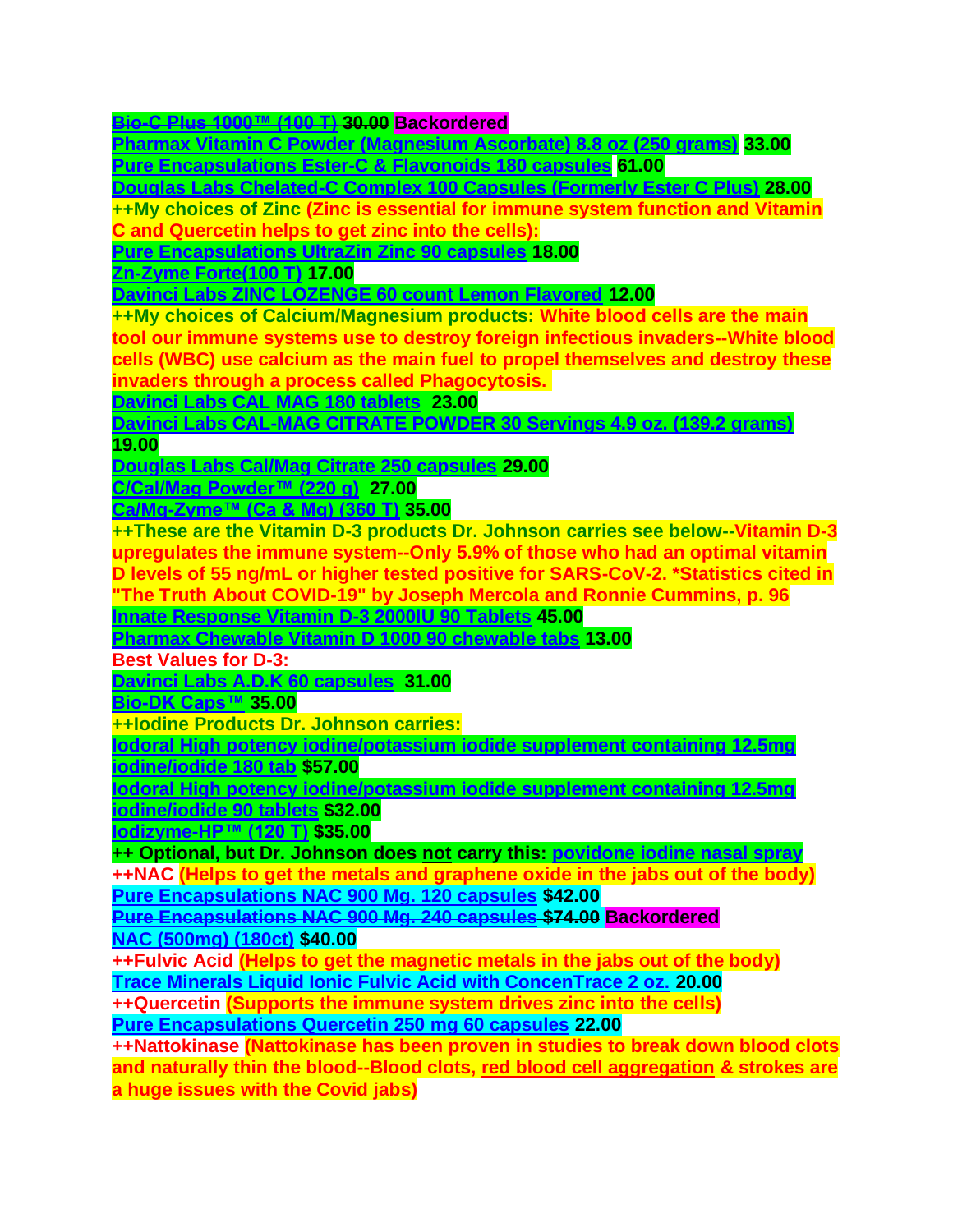**[Davinci Labs NATTOKINASE PLUS 60 capsules](https://anovahealth.com/vitamin/minerals/davinci-labs-nattokinase-plusa-60-capsules/) \$36.00<<Always take on an empty stomach**

**++Lung Infection Support**

**[Pneuma-Zyme™ \(Lung Conc.\) \(100 T\)](http://www.bioticsresearch.com/node/1657) 33.00 &**

**[MBi Nutraceuticals Pneumo Complex Glandular Tissue Concentrate 60 Capsules](https://anovahealth.com/mbi-nutraceuticals-pneumo-complex-glandular-tissue-concentrate-60-capsules/) \$17.00**

**++Dr. Johnson's Comment: I also suggest if your O2 levels are running low (which seems to be very prevalent due to the Covid-19 Bioweapon) to get on Cataplex E2 by Standard Process (9-12 a day split up dosages), but I don't carry that one. You can find it online.**

**++Parasite Eradication (If you are concerned about the parasites that have been actually viewed under the microscopes of researchers who have examined the Covid vaxx vials, you can take the protocol below) See: [Four Deadly Parasites](https://elcolectivodeuno.wordpress.com/2021/10/25/four-deadly-parasites-found-in-vaccines/)  [Found in Vaccines](https://elcolectivodeuno.wordpress.com/2021/10/25/four-deadly-parasites-found-in-vaccines/)**

**[Bromelain Plus CLA \(100 T\)](https://shop.bioticsresearch.com/products/bromelain-plus-cla) \$23.00**

**[Dysbiocide 120ct](https://shop.bioticsresearch.com/products/dysbiocide) \$34.00**

**I recommend the products be taken together for two 20 day cycles with one week off in between. You would take 6 a day of Dysbiocide (120 C) and 5 a day of the Bromelain Plus CLA (only empty stomach) of each product for two 20 day cleanses. You would essentially need two bottles of each product to properly complete a parasite cleanse, as you would be taking one bottle of each for every 20 day cleansing period.** 

# **++ Stroke Recovery Protocol**

**[VasculoSirt](https://shop.bioticsresearch.com/products/vasculosirt) 5 with meals or 15 a day**

**[Cytozyme-B \(Brain\) \(60ct\)](http://www.bioticsresearch.com/node/1540) 1 with meals or 3 a day**

**[Davinci Labs NATTOKINASE](https://anovahealth.com/vitamin/minerals/davinci-labs-nattokinase-plusa-60-capsules/) PLUS 60 capsules 1 taken on an empty stomach 3 times a day. ++Note you cannot take this product with any blood thinner medications as it will thin the blood too much.**

**[Intenzyme Forte™ \(100 T\)](https://www.bioticsresearch.com/node/1628) 5 tablets taken on an empty stomach 3 times a day— Take with the Nattokinase**

**++ If the stroke was due to a weakened blood vessel that was compromised add in: [Bio-FCTS \(90 C\)](http://www.bioticsresearch.com/node/2155) 1 with meals or 3 a day**

**++ If the stroke was due to plauqing of the arteries EDTA chelation needs to be taken until the arteries are clear:**

Dr. Johnson's Comment: **A Doppler ultrasound of the carotids is the best, most cost effective way to confirm if you have plauqing of the arteries.** Lifeline

Screenings are a nationwide service that can provide these at a very low cost, go to: [www.lifelinescreening.com](http://www.lifelinescreening.com/)

This is probably the best version of EDTA if you cannot do the IV chelation:

[Medicardium: Magnesium Di-Potassium EDTA Chelation](https://www.peak-health-now.com/medicardium-best-EDTA.html)

[How Does EDTA Chelation Work?](https://www.peak-health-now.com/edta_chelation.html)

[IV EDTA Chelation](https://www.peak-health-now.com/iv_chelation.html)

[EDTA Chelation Suppositories Reviews](https://www.peak-health-now.com/EDTA-chelation-suppositories-reviews.html)

 $++$  Regarding the oral EDTA, once a day, if you let  $\frac{1}{4}$  tsp to  $\frac{1}{2}$  tsp of oral EDTA sit under the tongue for 5-20 minutes (with 5-7 drops of 99% pharmaceutical grade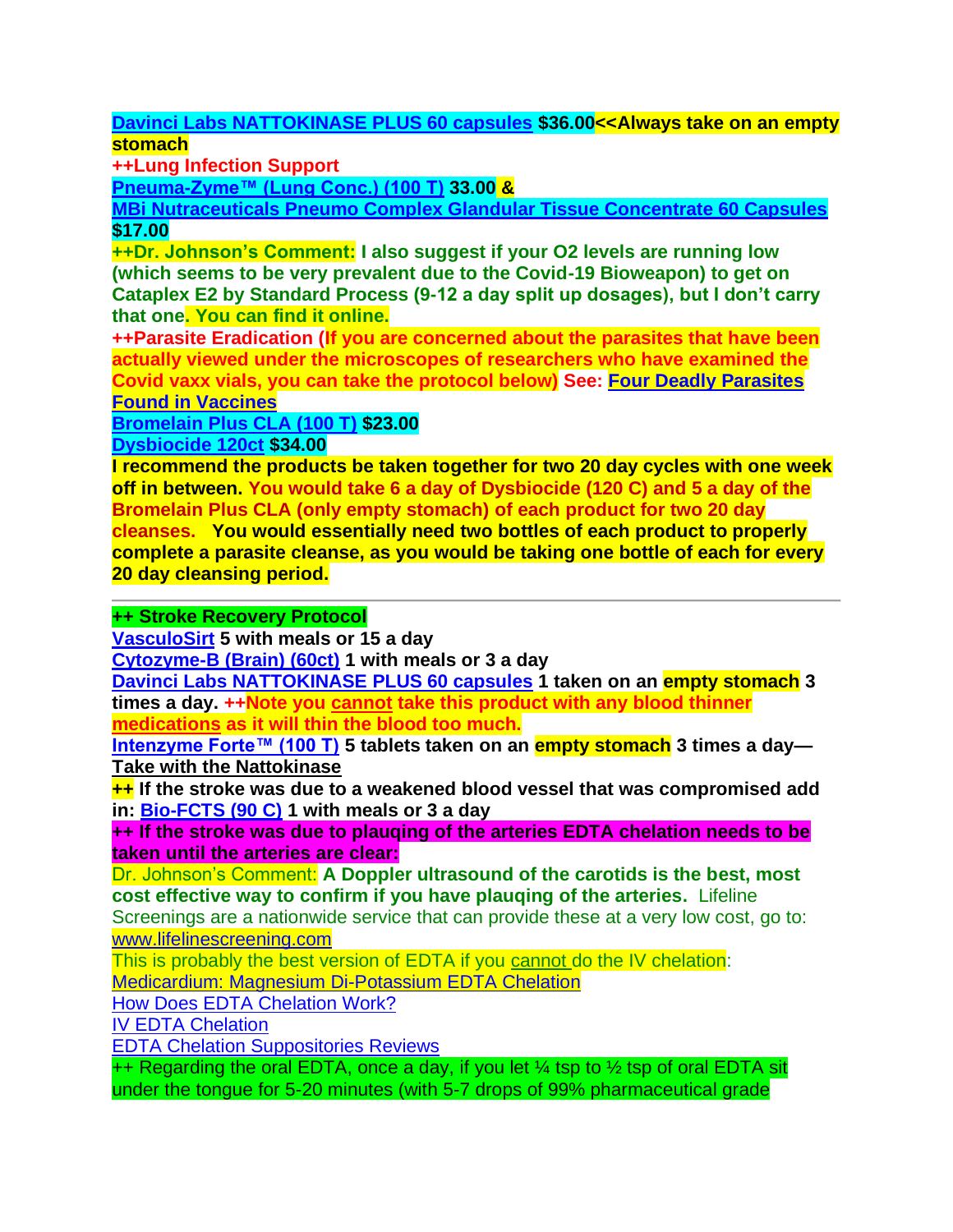DMSO—see below) before swallowing, it will have a much higher absorption rate. A little organic peppermint oil can kill the taste. This process (depending on your plaque level) takes a lot of time to work with the oral EDTA route, but it can be a literal lifesaver and it much cheaper than IV Chelation which is the Gold Standard and also highly recommended if you can afford it.

To Purchase Pharmaceutical Grade DMSO (which is the only kind anyone should be using) go to: http://www.ebay.com/usr/kaitlynstreasurebox? trksid=p2047675.l2559 ++For the money this is an excellent value on EDTA:

<https://www.purehealthdiscounts.com/supplements.htm> <<You will have to scroll down to find this product.



++This kind of chelation will not remove calcium from your system but it will remove other heavy metals and trace minerals (so again being on a good trace mineral product while on any kind of chelation program is essential) but if you have calcium buildup due to artery plauqing this will not remove that calcium

EDTA chelation skin cream now: [KelaCream EDTA Heavy Metal](https://www.amazon.com/KelaCream-Heavy-Metal-Detox-Cream/dp/B072W6Y26M/ref=sr_1_2?crid=9PQE4OQRVGMI&keywords=chelation+cream&qid=1550781207&s=gateway&sprefix=chelation+cream%2Caps%2C162&sr=8-2)  [Detox Cream](https://www.amazon.com/KelaCream-Heavy-Metal-Detox-Cream/dp/B072W6Y26M/ref=sr_1_2?crid=9PQE4OQRVGMI&keywords=chelation+cream&qid=1550781207&s=gateway&sprefix=chelation+cream%2Caps%2C162&sr=8-2)

Also here is a whole book on this subject: [Detox with Oral Chelation:](https://www.amazon.com/Detox-Oral-Chelation-Protecting-Environmental-ebook/dp/B0044KLQKA/ref=sr_1_7?crid=9PQE4OQRVGMI&keywords=chelation+cream&qid=1550781404&s=gateway&sprefix=chelation+cream%2Caps%2C162&sr=8-7)  [Protecting yourself from Lead, Mercury, & Other Environmental Toxins](https://www.amazon.com/Detox-Oral-Chelation-Protecting-Environmental-ebook/dp/B0044KLQKA/ref=sr_1_7?crid=9PQE4OQRVGMI&keywords=chelation+cream&qid=1550781404&s=gateway&sprefix=chelation+cream%2Caps%2C162&sr=8-7)

**++Lastly any form of chelation will remove trace minerals from your body, so it is important to take some extra trace minerals once you have been on the EDTA for any length of time. This is an excellent one: [Multi-Mins™ \(Potent Mineral](http://www.bioticsresearch.com/node/1684)  [Combination\)\(120ct\)](http://www.bioticsresearch.com/node/1684) & (360ct)**

**++Dr Johnson does not carry any form of EDTA chelation, but he does carry the other products mentioned.** 

**++ These products are very complicated to sell via an website online as they are professional products that should only be sold via health care providers. Now at the same time I make these easy to purchase, though. Sorry only US orders. To purchase--Email: [drjohnson@ix.netcom.com](mailto:drjohnson@ix.netcom.com)**

**God bless!--Dr. J.** 

----------------------------------------------------------------

**Corona Virus or SARS:** 

**Invive Mild Silver Protein 5000ppm--Take (One TEAspoon), every 4 hours till asymptomatic (1/2 dosage for children). Hold Each dose under the tongue for 3-4 minutes before swallowing .**

++ For More Information or to purchase the Invive Silver go to: [http://www.dr](http://www.dr-johnson.com/)[johnson.com/](http://www.dr-johnson.com/)

++ Because Invive Silver is so stable it has a 25 year minimum shelf life. There is no colloidal silver in any form that can even come close to their shelf life or potency; nor has there been one case of Argyria (turning gray) reported from taking Invive Silver. ---------------------------

From: Ryan M [mailto:ryan…@gmail.com] Sent: Friday, October 29, 2021 6:39 PM To: Dr. Scott Johnson **Subject: Both parents got Rona**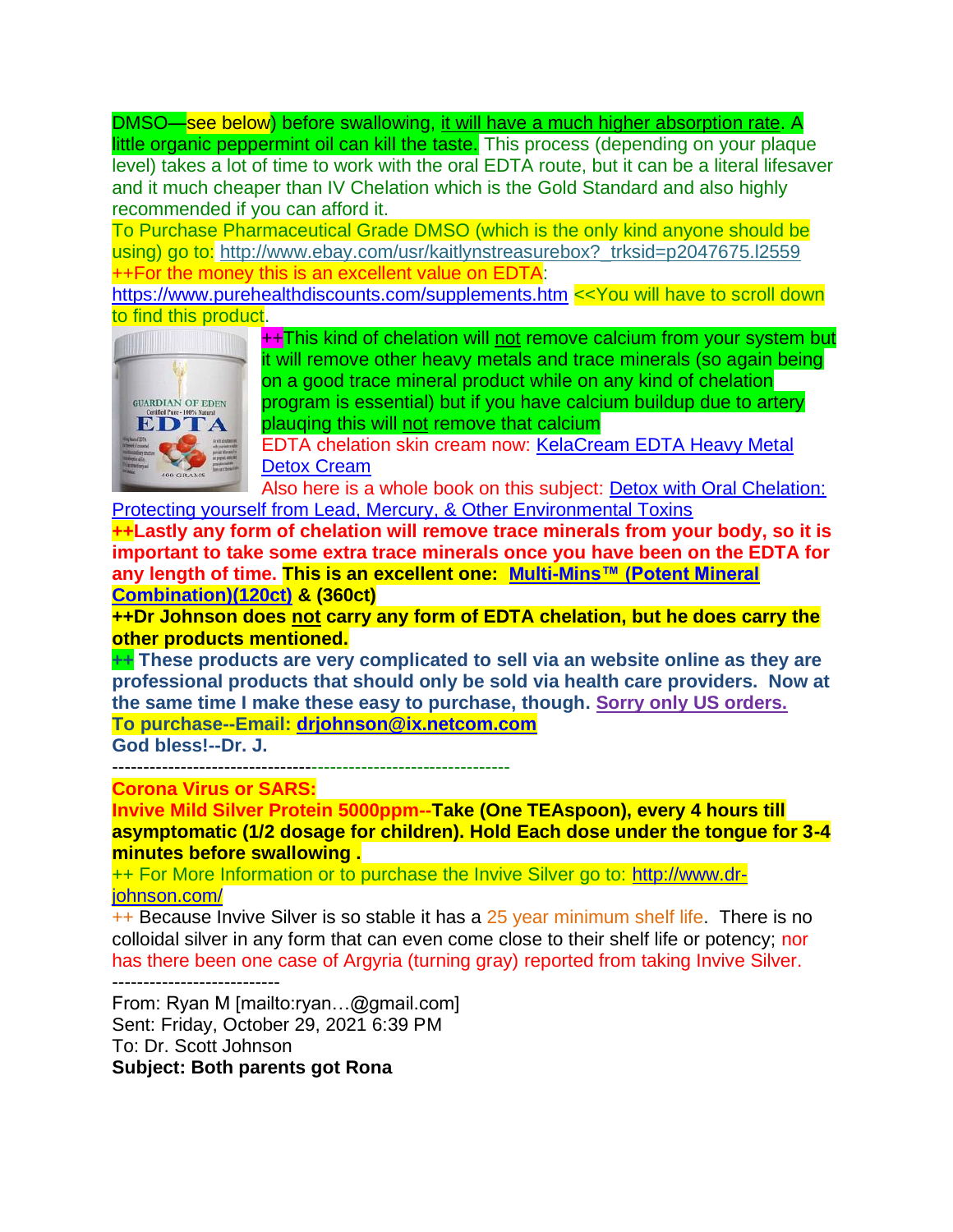**But I'm so happy that I discovered you Scott 12 years ago, I learned enough from you to heal them. Invive is God's gift. COMP Ryan** 

#### **----------------------------**

**Listener Comment: My husband and I have been taking the INVIVE silver for years now and we just don't get ill. I've been off doctor meds for seven years now and taking good supplements mostly from you. I was in their big pharma system and on so many prescriptions for over thirty years! I'm in my sixties now taking natural supplements only and feeling pretty awesome!**

**I just wanted to thank you again and let you know how much you are appreciated. God bless you.**

**---------------------------**

**From:** Daniel S [mailto:spee…2000@] **Sent:** Tuesday, September 14, 2021 2:45 PM **To:** Scott Johnson **Subject: Listener Comment Regarding the Invive Silver at: [http://www.dr](http://www.dr-johnson.com/)[johnson.com/](http://www.dr-johnson.com/) -- Wow! My son and I are a lot better! Some nasal congestion is hanging on but we both have our old strength back, he's back to school and I'm doing good too!** Thanks again! Danny S

Oh PS the stuff from Invive came yesterday too, it has a bottle of 10700 silver in it. If the 5000 worked like that, the 10700 should give me wings!

### **From:** F&R

**Sent:** Tuesday, August 31, 2021 3:23 PM

**To:** drjohnson@ix.netcom.com

**Subject: Listener Comment About Being Affected by the Covid Vaxxed and Her Experience with the Supplement and Invive**

*Hi Scott, I'm a long time listener to your program. Forgive me if I'm having a bit of a time communicating. I'll try to nutshell this. I'm 58 yrs old. My 33 yr old daughter works at a daycare. She has not takin the jab nor been tested. However her boss and co workers have, and now my daughter, her daughter and my other daughter have come down with whatever they got from them and now me. The three of them are getting better though not 100%. I am now sick on the 2nd relapse. I never got the jab or was tested but have had a fever and can hardly breathe to the point it's all I can do to try and write you read through the info etc. I am really scared right now. We all live together and I can't really care for myself much. I want to order the 5000 silver, 2 bottles but now sure how to get it fastest. forgive me I'm not sure what to do and I'm having such a hard time breathing and I'm really scared though I know I shouldn't be. I am truly beside myself. Thank you Scott and God Bless. Update: This just took me by total surprise. Its been very hard not to panic. The pain and not being able to sleep from the pain and the fear of not being able to catch my breath has been something indescribable. Praising Jesus while I'm laying there. Scott I am forever grateful for your help and all you do. Sincerely, In Christ,* Michelle